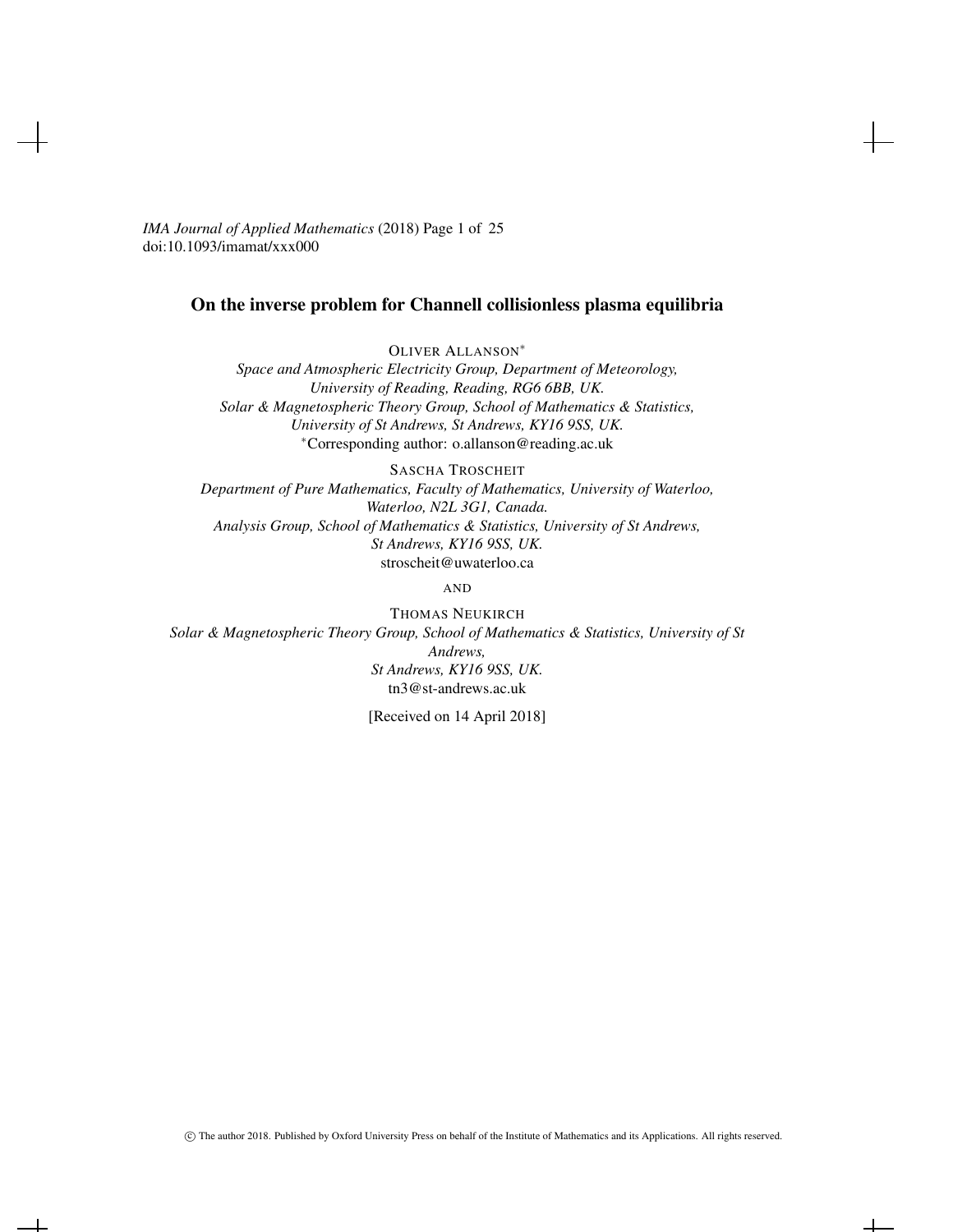Vlasov-Maxwell equilibria are described by the self-consistent solutions of the time-independent Maxwell equations for the real-space dynamics of electromagnetic fields, and the Vlasov equation for the phase-space dynamics of particle distribution functions (DFs) in a collisionless plasma. These two systems (macroscopic and microscopic) are coupled via the source terms in Maxwell's equations, which are sums of velocity-space 'moment' integrals of the particle DF. This paper considers a particular subset of solutions of the broad plasma physics problem: 'the inverse problem for collisionless equilibria' (IPCE), viz. *"given information regarding the macroscopic configuration of a collisionless plasma equilibrium, what self-consistent equilibrium DFs exist?"* We introduce the constants of motion approach to IPCE using the assumptions of a 'modified Maxwellian' DF, and a strictly neutral and spatially one-dimensional plasma, and this is consistent with 'Channell's method' (Channell, 1976). In such circumstances, IPCE formally reduces to the inversion of Weierstrass transformations (Bilodeau, 1962), such as those transformations that feature in the initial value problem for the heat/diffusion equation. We discuss the various mathematical conditions that a candidate solution of IPCE must satisfy. One method that can be used to invert the Weierstrass transform is expansions in Hermite polynomials. Building on the results of Allanson et al. (2016), we establish under what circumstances a solution obtained by these means converges, and allows velocity moments of all orders. Ever since the seminal work by Bernstein et al. (1957), on 'stationary' electrostatic plasma waves, the necessary quality of non-negativity has been noted as a feature that any candidate solution of IPCE will not *a priori* satisfy. We discuss this problem in the context of Channell equilibria, for magnetised plasmas.

*Keywords*: Insert keyword text here.

#### 1. Introduction

It is estimated that more than 99% of the observable matter in the universe is in the plasma state. These plasmas are frequently sufficiently hot and/or diffuse that the particles rarely collide, for example the collisional *mean free path* in the solar wind is approximately equal to the distance from the Sun to the Earth (e.g. see Marsch & Goldstein (1983); Marsch (2006)). In such circumstances, the plasma dynamics can be accurately modelled without including collisions (e.g. see Schindler (2007); Belmont et al. (2013)). Collisionless plasmas behave quite differently to collisional plasmas, and are best modelled using the Vlasov kinetic theory of particle distribution functions (DFs) in position-velocity phase space (e.g. see Krall & Trivelpiece (1973); Chen (2015)), rather than collisional fluid models that operate in position space only (e.g. see Kulsrud (1983); Freidberg (1987) for discussions of the Magnetohydrodynamic theory).

In nature, this difference is made manifest by the critical dependence of the macroscopic dynamics of collisionless plasmas on the velocity space structure of particle distributions (Gary, 2005), and on the short length and time scale physics of collisionless processes (e.g. see Lifshitz & Pitaevski˘ı (1981); Kulsrud (2005); Schindler (2007)). Modern instrumentation is now able to make observations of particle distributions with spatio-temporal resolution on kinetic scales, for example the NASA Multiscale Magnetospheric (MMS) mission (Hesse et al., 2016). As such, it is of interest and importance to plasma observers, modellers and theorists to better understand the micro-scale kinetic physics of collisionless plasmas, and in particular how this relates to the macroscopic dynamics, which are typically better understood.

Collisionless plasma dynamics are frequently modelled using self-consistent particle-in-cell (PIC) codes (e.g. see Birdsall & Langdon (2004)). In both PIC simulations and *ab initio* kinetic theory analyses, a very common approach that is used to model the dynamics is to first set up a Vlasov equilibrium state, then make a perturbation, and next track the subsequent kinetic evolution and the effect on the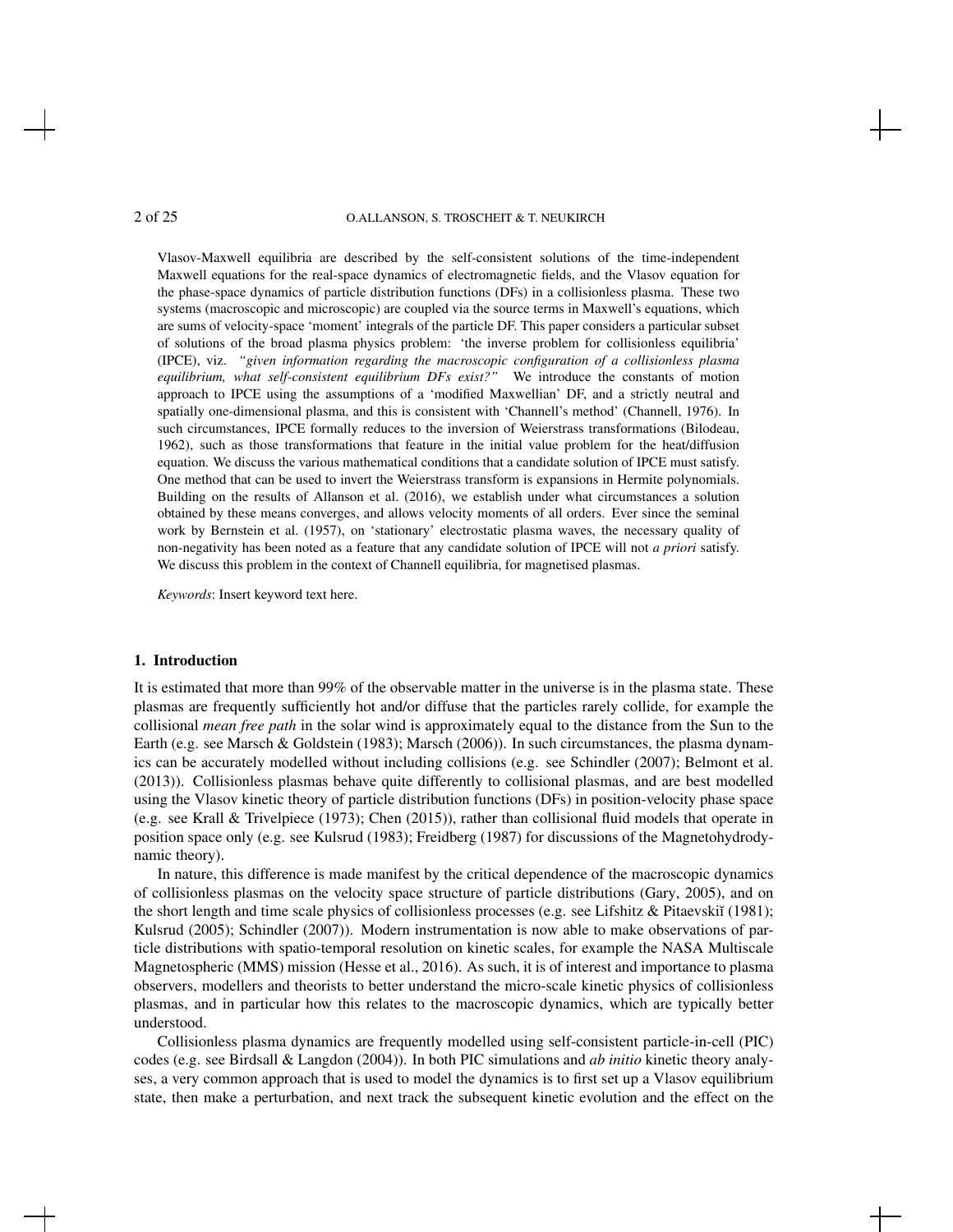macroscopic physics (e.g. see Drake & Lee (1977); Daughton (1999)). Due to the technical difficulty in calculating exact Vlasov equilibria, approximate solutions are often used as initial conditions instead of exact solutions (e.g. see Swisdak et al. (2003); Hesse et al. (2005); Pritchett (2008); Malakit et al. (2010); Aunai et al. (2013); Hesse et al. (2013); Guo et al. (2014); Hesse et al. (2014); Liu & Hesse (2016)), and it is not always known how far the approximate solution is from a true equilibrium. As such, it is of interest to modellers and theorists to better understand the equilibrium states of Vlasov plasmas. However, there is not a well-established 'user-friendly' theory that relates the equilibrium and stability properties of the macroscopic real-space description of the plasma to those of the microscopic phase-space description, in the sense of a 'one-to-one' correspondence, i.e. 'micro $\leftrightarrow$ macro'. Calculating a kinetic equilibrium given some macroscopic conditions is an example of a non-unique inverse problem: 'the inverse problem in collisionless equilibria' (IPCE), viz. *"given information regarding the macroscopic configuration of a specific collisionless plasma equilibrium, what self-consistent equilibrium distributions exist?"* (e.g. see Channell (1976); Mynick et al. (1979); Harrison & Neukirch (2009b) for examples of IPCE solutions, and Allanson et al. (2016) for examples and discussion). This paper considers IPCE applied to spatially one-dimensional (1D) plasmas, and focuses in particular on the mathematical validity of 1D IPCE solutions.

This paper is structured as follows. In Section 2. we introduce the basic theory of the Vlasov equation and the equations of Vlasov-Maxwell equilibria. We discuss the two distinct approaches to calculating self-consistent collisionless plasma equilibria ('forward' and 'inverse'), and previous works on the non-negativity of DFs obtained in IPCE. Section 3. focusses on IPCE in spatially 1D plasmas; outlines parallels between the mathematical formalism of IPCE as presented, and the initial value problem for the heat equation; and introduces the Fourier transform method of formally inverting the equations in this formalism to obtain IPCE solutions. An alternative method to solve IPCE is to use expansions in Hermite polynomials, and this method is outlined in Section 4. One downfall of this method is that the non-negativity of expansions in Hermite polynomials is not *a priori* known. We present general results on the convergence of the Hermite polynomial expansions, and the existence of velocity moments of all orders, and we discuss the problem of non-negativity. In Section 5. we summarise the theory and results presented in this paper.

#### 2. Basic Theory

#### 2.1 *The Vlasov Equation*

The Vlasov equation (Vlasov, 1968) - also known as the collisionless Boltzmann equation - governs the evolution of the plasma DF for 'particle' species *s*,  $f_s$ , in six-dimensional phase-space,  $(\mathbf{x}(t), \mathbf{v}(t))$ . Here, x and  $v = d_t x$  denote the particle position and velocity, respectively. The Vlasov equation can be used to model the statistical behaviour of collisionless particle distributions for rarefied gases and plasmas, or even to describe the distribution of stars (e.g. see Henon (1982); Pegoraro et al. (2015) for short introductions to some relevant literature and applications). The Vlasov equation is given in Cartesian geometry by

$$
\frac{d}{dt}f_s(\mathbf{x}(t),\mathbf{v}(t);t) = \frac{\partial f_s}{\partial t} + \frac{d\mathbf{x}}{dt} \cdot \frac{\partial f_s}{\partial \mathbf{x}} + \frac{d\mathbf{v}}{dt} \cdot \frac{\partial f_s}{\partial \mathbf{v}} = 0.
$$
\n(2.1)

Hence, the Vlasov equation states that the DF is conserved along the particle trajectories in phase-space, and we see that the closure of the system by Maxwell's equations (and the Lorentz force, introduced shortly) is necessary to define its characteristics.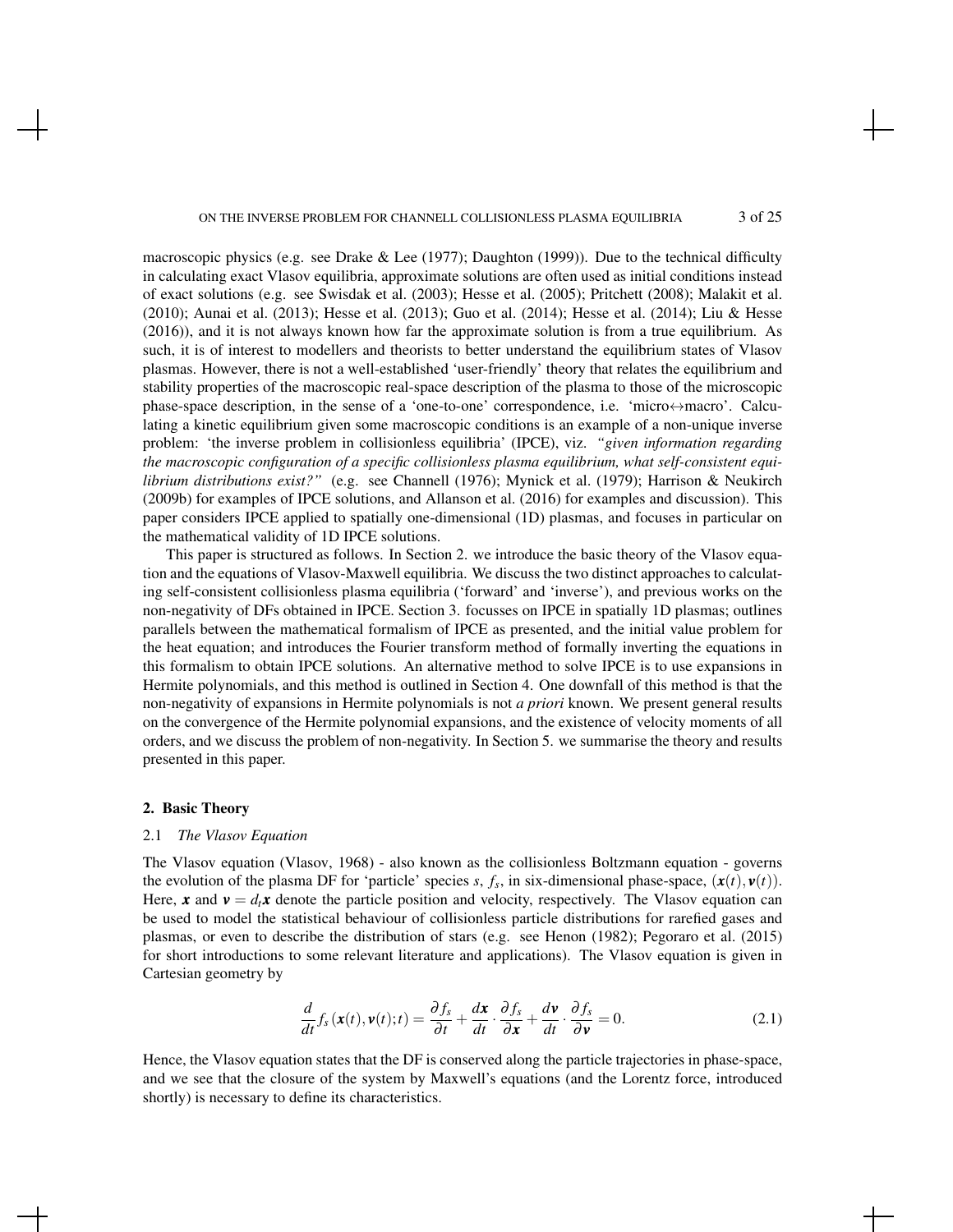One can construct 'macroscopic' quantities in real-space by taking velocity-space moments of the DF. For example, the number density (a scalar), bulk flow (a vector), and pressure tensor (of rank-2) for species *s* are given by

$$
n_s(\mathbf{x};t) = \int f_s d^3 v,
$$
  
\n
$$
\mathbf{V}_s(\mathbf{x};t) = n_s^{-1} \int \mathbf{v} f_s d^3 v,
$$
  
\n
$$
P_{ij}(\mathbf{x};t) = \sum_s m_s \int (v_i - V_{i,s})(v_j - V_{j,s}) f_s d^3 v,
$$
\n(2.2)

for  $m_s$  the mass of particle species *s*, and  $\int d^3v$  the integral over all velocity space, i.e.  $\mathbb{R}^3$ . In order for the DF to be have physical meaning, one must be able to take at least as many velocity moments as a corresponding fluid theory requires, and the DF must be non-negative over all phase space. In this paper we define a physical DF as one which allows velocity-space moments of all orders, and so satisfies

$$
\left| \int v_x^i v_y^j v_z^k f_s d^3 v \right| \quad < \quad \infty \, \forall i, j, k \in [0, 1, 2, \dots \tag{2.3}
$$

$$
f_s(\mathbf{x}, \mathbf{v}, t) \geq 0 \forall (\mathbf{x}, \mathbf{v}, t).
$$
 (2.4)

### 2.2 *Vlasov-Maxwell equilibria*

This paper will focus on the application to a fully ionised and non-relativistic ion-electron plasma, for which the electromagnetic forces dominate the collective behaviour of the plasma. We shall also ignore gravitational effects. In such circumstances, an individual particle of charge *q<sup>s</sup>* and mass *m<sup>s</sup>* is subject to the Lorentz force,

$$
m_s \frac{d\mathbf{v}}{dt} = q_s (\mathbf{E} + \mathbf{v} \times \mathbf{B}), \tag{2.5}
$$

for *E* and *B* the self-consistent electric and magnetic fields respectively. A Vlasov equilibrium corresponds to a statistically steady-state of the particle distribution, and is mathematically described by  $\partial_t f_s = 0$ . Therefore, we see from equations (2.1) and (2.5) that a collisionless plasma equilibrium DFs obeys by the steady-state *Vlasov-Maxwell* equation,

$$
\mathbf{v} \cdot \frac{\partial f_s}{\partial \mathbf{x}} + \frac{q_s}{m_s} (\mathbf{E} + \mathbf{v} \times \mathbf{B}) \cdot \frac{\partial f_s}{\partial \mathbf{v}} = 0.
$$
 (2.6)

Most typically (e.g. see Schindler (2007)), analytical equilibrium solutions of the Vlasov equation are constructed using a theorem attributed to Jeans (Jeans, 1915; Lynden-Bell, 1962). 'Jeans' theorem' states that *f<sup>s</sup>* is a solution of the Vlasov equation if it is a function of a subset of the *k* known constants of motion for particle species *s*,

$$
\{C_{n,s}(\mathbf{x}(t),\mathbf{v}(t)):d_t C_{n,s}=0,n=1,...,k\}.
$$

Since  $d_t C_{n,s} = \partial_t C_{n,s} = 0$ , we see that any such function will *also be* a Vlasov equilibrium ( $\partial_t f_s = 0$ ). We should mention another (numerical) method to solve the Vlasov equation based on the notion of 'particle accessibility' (Whipple et al., 1984), that exploits the fact that whilst the DF must be a singlevalued function over phase-space,  $(x, y)$ , it need not necessarily be a single-valued as a function of the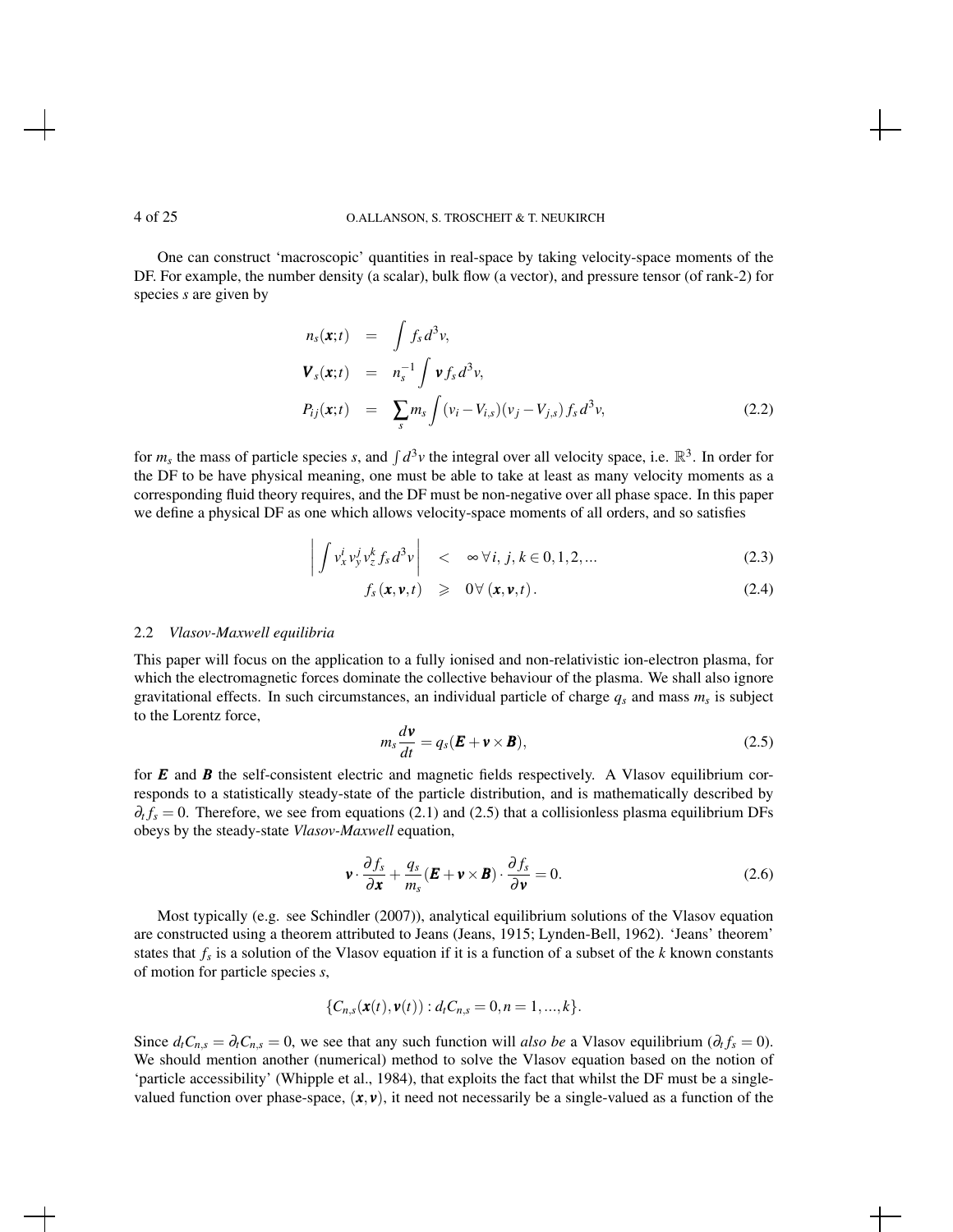constants of motion,  $C_{n,s}(\mathbf{x}, \mathbf{v})$ , since  $C_{n,s}$  may not be monotonic functions of  $(\mathbf{x}, \mathbf{v})$  (e.g. see Belmont et al. (2012); Dorville et al. (2015) and references therein).

Whilst the steady-state Vlasov-Maxwell equation (equation 2.6) can trivially be solved by any function of the constants of motion (that also obeys equations (2.3) and (2.4)), the challenge lies in the fact that the DF must also be self-consistent with the time-independent Maxwell equations,

$$
\nabla \cdot \boldsymbol{E} = \frac{\sigma}{\varepsilon_0}, \tag{2.7}
$$

$$
\nabla \times \boldsymbol{E} = \boldsymbol{0}, \tag{2.8}
$$

$$
\nabla \cdot \mathbf{B} = 0, \tag{2.9}
$$

$$
\nabla \times \boldsymbol{B} = \mu_0 \boldsymbol{j}, \qquad (2.10)
$$

for the speed of light  $c = (\mu_0 \varepsilon_0)^{-1/2}$ ,  $\varepsilon_0$  the vacuum permittivity,  $\mu_0$  the vacuum permeability,  $\sigma$  the charge density, and *j* the current density. Maxwell's equations couple to the Vlasov-Maxwell equation through the source terms on the right-hand side (RHS) of Gauss' law, and Ampere's Law (equations `  $(2.7)$  and  $(2.10)$  respectively):

$$
\sigma(\mathbf{x}) = \sum_{s} q_{s} n_{s} = \sum_{s} q_{s} \int f_{s} d^{3} v,
$$
\n(2.11)

$$
\boldsymbol{j}(\boldsymbol{x}) = \sum q_s n_s \boldsymbol{V}_s = \sum_s q_s \int \boldsymbol{v} f_s \, d^3 v. \tag{2.12}
$$

Note that equations (2.8) and (2.9) are automatically satisfied for the electric field  $\mathbf{E} = -\nabla \phi$  defined as the (negative) gradient of the scalar potential  $\phi(\mathbf{x})$ , and  $\mathbf{B} = \nabla \times \mathbf{A}$  the curl of the vector potential  $\mathbf{A}(\mathbf{x})$ .

An equilibrium solution of the *Vlasov-Maxwell system* is therefore characterised by a self-consistent set of DFs and potential functions,

$$
\{f_s: s=i,e\}, \boldsymbol{\phi}(\boldsymbol{x}), \boldsymbol{A}(\boldsymbol{x}),
$$

such that equations (2.6), (2.7) and (2.10) are satisfied, with the subscripts *i* and *e* corresponding to ions and electrons respectively (e.g. see Mynick et al. (1979); Greene (1993); Schindler (2007)).

#### 2.3 *The forward and inverse approaches*

The Vlasov-Maxwell system is an integro-differential set of equations, and there are two different approaches that could be made to solve it. The one most typically seen is the 'forward' approach, in which one specifies the DFs, proceeds to calculate the source terms via the integrals in equations (2.11) and (2.12), and then attempts to solve the differential equations (2.7) and (2.10) for  $\phi$  and **A** (e.g. see discussions in Bennett (1934); Grad (1961); Harris (1962); Sestero (1964, 1965); Lee & Kan (1979); Schindler (2007); Kocharovsky et al. (2010); Vasko et al. (2013)). In this approach ('micro' $\rightarrow$ 'macro'), one typically assumes a form of the equilibrium DF that is thought to be mathematically/physically reasonable, and frequently one of Maxwellian form,

$$
f_{\text{Maxw},s} = \frac{n_s(\mathbf{x})}{(\sqrt{2\pi}v_{\text{th},s})^3}e^{-(\mathbf{v}-\mathbf{V}_s(\mathbf{x}))^2/(2v_{\text{th},s}^2)},
$$

for *v*th,*<sup>s</sup>* a positive constant (the *thermal velocity*). Then, given some conditions on certain elements of the macroscopic description (e.g. boundary conditions for the electromagnetic potentials), one is hopefully able to solve differential equations and calculate the macroscopic quantities  $E$  and  $B$ , as well as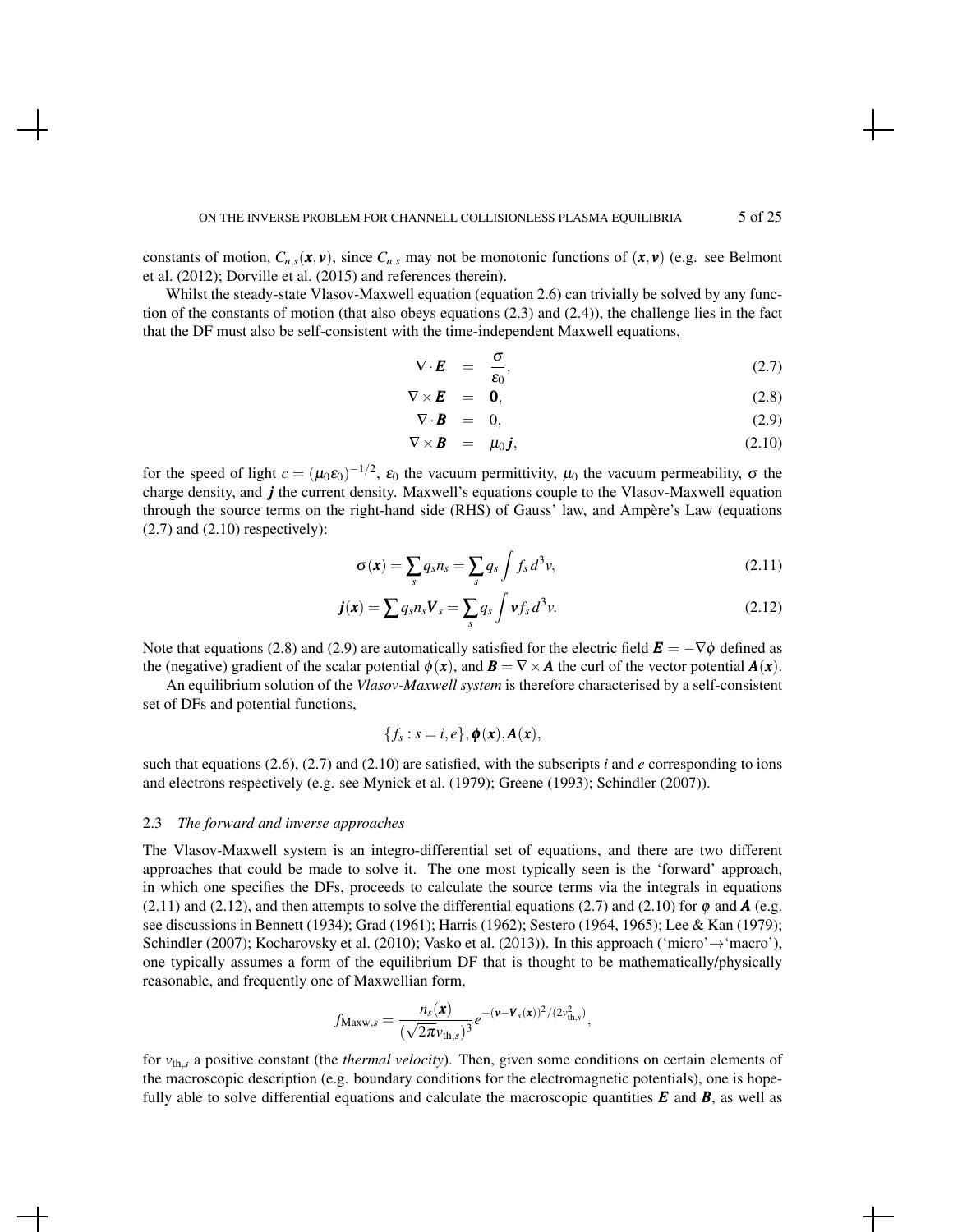$n_s$ ,  $V_s$ ,  $j$ ,  $P_{ij}$  etc (e.g. see Harris (1962); Schindler (2007); Vasko et al. (2013)). Whilst this approach is typically easier than the one that we are about to introduce, it has one significant drawback. In contrast to collisional plasmas for which there is in principle a unique equilibrium solution of the corresponding kinetic equation: the Maxwellian DF (Grad, 1949b), collisionless plasmas admit an infinity of possible equilibrium DFs (i.e. any function of the constants of motion). Hence, for the many man-made, terrestrial, space, solar and astrophysical plasmas in which the collisionality is insufficient to drive the DF to a thermal equilibrium Maxwellian DF, one does not *a priori* know what form of the DF on which to base their calculation.

The 'inverse' approach is the method that we shall focus on in this paper ('macro' $\rightarrow$ 'micro'). In the 'inverse problem for collisionless equilibria' (IPCE), one specifies certain features of the macroscopic equilibrium configuration, e.g.  $\vec{B}$  and  $\vec{E}$ , and attempts to find a self-consistent DF (e.g. see discussions in Alpers (1969); Channell (1976); Mynick et al. (1979); Greene (1993); Harrison & Neukirch (2009b); Belmont et al. (2012); Allanson et al. (2016)). This approach involves the inversion of integral equations, and has two potential drawbacks. The first is that there are in principle infinitely many solutions to IPCE, and so one has to question whether the DF obtained by the chosen method is physically realistic, or just a mathematical curiosity. The second is that the equilibrium DF may not be able to be expressed in closed form, and the necessary conditions of equations (2.3) and (2.4) may be in question.

#### 2.4 *Previous work on non-negativity*

The first body of works on IPCE (Bernstein et al., 1957; Montgomery & Joyce, 1969; Tasso, 1969; Schamel, 1971) mainly focussed on electrostatic configurations, i.e.  $\mathbf{E} \neq \mathbf{0}$  and  $\mathbf{B} = \mathbf{0}$  (the *Vlasov-Poisson* system). In Bernstein et al. (1957), an inductive integral equation method is developed that calculates the DF of trapped electrons in a nonlinear travelling electrostatic wave (*Bernstein-Greene-Kruskal (BGK) waves*), for a given 1D scalar potential, φ, in the wave frame. Whilst Bernstein et al. (1957) recognised that equation (2.4) must be satisfied for the DF to be physically meaningful, they did not formally explore this feature. Montgomery & Joyce (1969), Tasso (1969) and Schamel (1971) demonstrated that it is indeed possible to obtain non-negative trapped DFs for the trapped electron population, and this is relevant to the physics of nonlinear plasma waves (e.g. see Schamel (1972, 1986)) and collisionless shocks (e.g. see Burgess & Scholer (2015)).

However, the work in this paper will focus on IPCE applied to 'strictly neutral' magnetised plasma configurations ( $\phi = |E| = \sigma = 0$  and  $\mathbf{B} \neq \mathbf{0}$ ), as used in Vlasov-Maxwell equilibrium studies by Grad (1961); Hurley (1963); Nicholson (1963); Schmid-Burgk (1965); Moratz & Richter (1966); Lerche (1967); Alpers (1969); Channell (1976); Bobrova & Syrovatskii (1979); Lakhina & Schindler (1983); Attico & Pegoraro (1999); Bobrova et al. (2001); Fu & Hau (2005); Yoon & Lui (2005); Harrison & Neukirch (2009a); Neukirch et al. (2009); Panov et al. (2011); Wilson & Neukirch (2011); Belmont et al. (2012); Janaki & Dasgupta (2012); Abraham-Shrauner (2013); Ghosh et al. (2014); Kolotkov et al. (2015); Allanson et al. (2015, 2016). This approach is somewhat stricter than imposing quasineutrality. Quasineutrality (typically taken to mean that  $\sigma = 0$ ) is satisfied when typical spatial variations, *L*, are much larger than a quantity known as the *Debye radius*,  $\lambda_D$ ,

$$
\frac{\lambda_D}{L} \ll 1, \quad \text{s.t.} \quad \lambda_D = \sqrt{\frac{\varepsilon_0 k_B T_e}{n_e e^2}},
$$

for *k<sup>B</sup>* Boltzmann's constant, *T<sup>e</sup>* the electron temperature, and *e* the fundamental charge (Schindler, 2007).

Questions regarding the non-negativity of IPCE solutions for magnetised plasmas arise in the works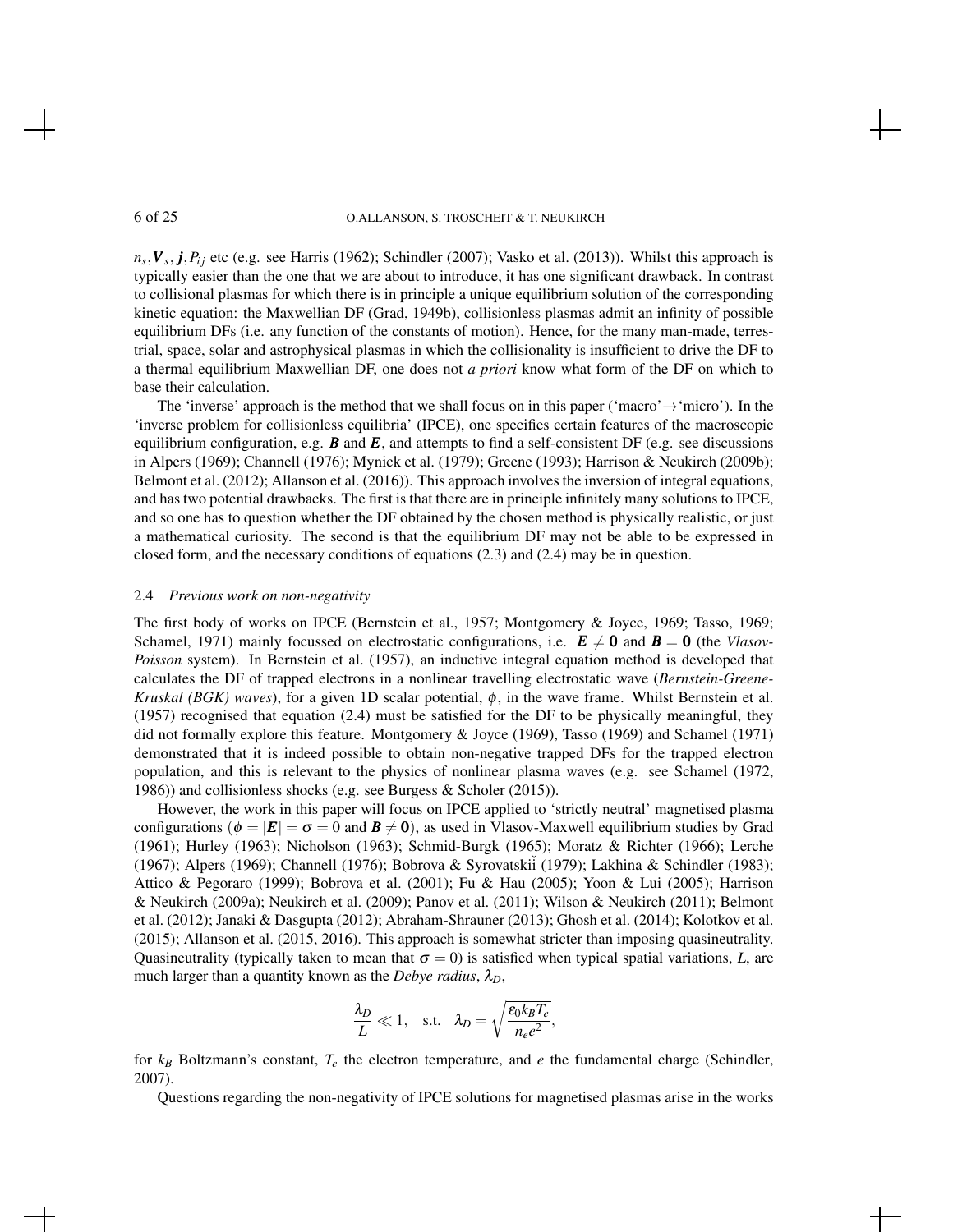by Abraham-Shrauner (1968); Alpers (1969); Channell (1976); Hewett et al. (1976); Suzuki & Shigeyama (2008); Allanson et al. (2015, 2016). All of these works, except Suzuki & Shigeyama (2008), consider equilibria that are 1D in space, and use (possibly infinite) expansions in Hermite polynomials (Arfken & Weber, 2001) to represent the DF, i.e. a non-closed form. In the following section, we proceed to develop the basic formalism required for IPCE with 1D neutral Vlasov-Maxwell equilibria, using the constants of motion approach.

## 3. One-dimensional strictly neutral Vlasov-Maxwell equilibria

Without loss of generality, we take the *z* coordinate as the one spatial coordinate on which the 1D system dynamics depend. There are numerous environments and phenomena in which this approximation is justifiable (based on a separation of scales), with examples including current sheets (e.g. see Schindler (2007); Fruit et al. (2002); Yamada et al. (2010); Beidler & Cassak (2011); Zelenyi et al. (2011); DeVore et al. (2015)); nonlinear waves (e.g. see Bernstein et al. (1957); Ng et al. (2012)); electron holes, ion holes and double layers (e.g. see Schamel (1986)); and colllisionless shock fronts (e.g. see Montgomery & Joyce (1969); Burgess & Scholer (2015)). As a result of this 1D assumption, the magnetic field and current density are written as

$$
\mathbf{B} = \left(-\frac{dA_y}{dz}, \frac{dA_x}{dz}, 0\right),\,
$$

$$
\mathbf{j} = \frac{1}{\mu_0} \left(-\frac{dB_y}{dz}, \frac{dB_x}{dz}, 0\right),\,
$$

respectively. Furthermore, the classical action (for a particle of species *s*),

$$
S = \int_{t_1}^{t_2} L dt = \int_{t_1}^{t_2} (m_s v^2 / 2 + q_s \mathbf{v} \cdot \mathbf{A}) dt,
$$

for  $t_1, t_2, t \in \mathbb{R}$ , is invariant ( $\delta S = 0$ ) under infinitesimal continuous transformations in  $t, x$  and  $y$  (e.g. see Landau & Lifshitz (2013)). Since the system is invariant in both time and two spatial dimensions, we have – by Noether's theorem (e.g. see Weinberg (2005)) – three known constants of motion for a particle in an electromagnetic field,

$$
H_s = m_s v^2/2,
$$
  
\n
$$
p_{x,s} = m_s v_x + q_s A_x,
$$
  
\n
$$
p_{y,s} = m_s v_y + q_s A_y,
$$

the Hamiltonian, and canonical momenta in the  $x$  and  $y$  directions respectively. We shall now make one broad assumption on the functional form of the DF, namely that – as a function of the constants of motion – it is written as,

$$
f_s = f_s(H_s, p_{x,s}, p_{y,s}) = \frac{n_0}{(\sqrt{2\pi v_{\text{th},s}})^3} e^{-\beta_s H_s} g_s(p_{x,s}, p_{y,s}),
$$
\n(3.1)

for  $n_0$ ,  $v_{\text{th},s}$ , and  $\beta_s = (m_s v_{\text{th},s}^2)^{-1}$  positive constants/parameters, with dimensions of number density, velocity and energy−1 respectively; and *g<sup>s</sup>* an unknown function to be determined. This assumption has a long history in the literature (e.g. see first use in Alpers (1969); Channell (1976)), and is chosen for both mathematical reasons (integrability), and physical ones (the DF reduces to a 'stationary'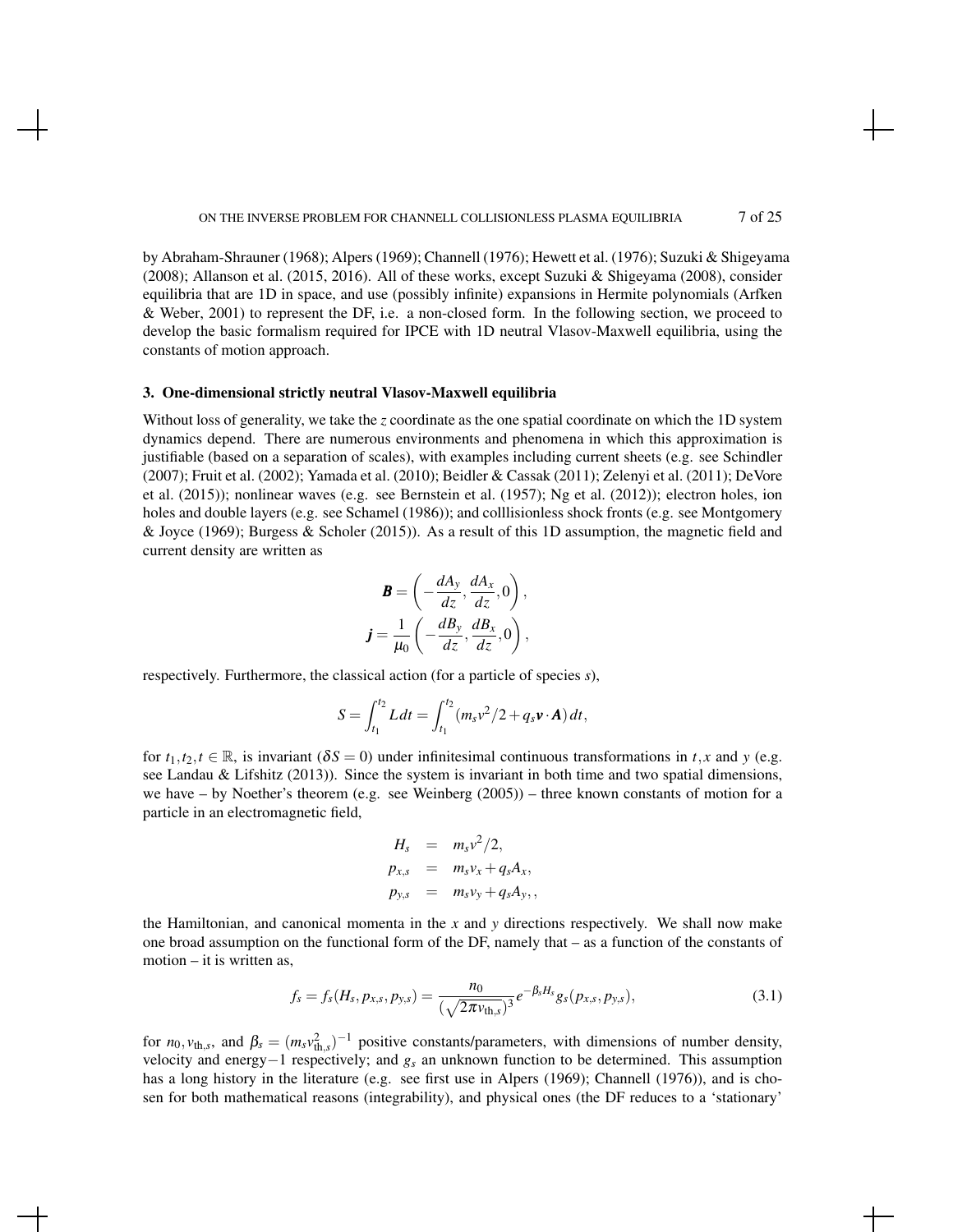Maxwellian when  $g_s = 1$ ). Hence, the task of IPCE has been reduced to finding  $g_s$  functions that are self-consistent with the prescribed macroscopic conditions. As written, it is the *g<sup>s</sup>* function that potentially encodes the interesting non-Maxwellian phase-space structure, only permitted for collisionless plasma equilibria.

One immediate consequence of the ansatz in equation (3.1) is that  $V_{z,s} = 0$ , since the DF is an even function of  $v_z$ . As such, the *zz* component of the pressure tensor (equation 2.2) is written as

$$
P_{zz} = \sum_{s} m_s \int v_z^2 f_s d^3 v. \tag{3.2}
$$

Many authors have noted the pivotal role that *Pzz* plays in the Vlasov-Maxwell equilibrium system for 1D plasmas (e.g. see Grad (1961); Channell (1976); Mynick et al. (1979); Greene (1993); Tassi et al. (2008); Harrison & Neukirch (2009b)), and the following discussion shall make use of results from these works.

The  $zz$  component of  $P_{ij}$  is not the only non-zero component for our problem, but it is the only one that plays a role in macroscopic force balance, given for a neutral plasma as

$$
\sum_{i=1}^{3} \frac{\partial}{\partial x_i} P_{ij} = (\mathbf{j} \times \mathbf{B})_j,
$$
  
\n
$$
\implies \frac{d}{dz} P_{zz} = j_x B_y - j_y B_x = -\frac{1}{2\mu_0} \frac{d}{dz} B^2.
$$
\n(3.3)

Equation (3.3) is the statement of pressure balance,  $P_{zz} + B^2/(2\mu_0) = P_{\text{total}}$ , for  $B^2/(2\mu_0)$  the magnetic energy density (pressure), and  $P_{total}$  the total pressure (thermal plus magnetic). Furthermore, the existence of a neutral Vlasov-Maxwell equilibrium can be shown to imply that  $P_{zz} = P_{zz}(A_x(z), A_y(z))$ (Channell, 1976), and hence the chain rule gives

$$
\frac{d}{dz}P_{zz} = \frac{\partial P_{zz}}{\partial A_x}\frac{dA_x}{dz} + \frac{\partial P_{zz}}{\partial A_y}\frac{dA_y}{dz}.
$$
\n(3.4)

By comparing terms in the first equality of equation (3.3), and equation (3.4), we see that  $P_{zz}$  plays the role of a potential function in this problem, from which the sources of Ampère's Law (equation (2.10)) can be derived

$$
-\frac{1}{\mu_0} \frac{d^2 A_x}{dz^2} = j_x(z) = \frac{\partial P_{zz}}{\partial A_x},\tag{3.5}
$$

$$
-\frac{1}{\mu_0} \frac{d^2 A_y}{dz^2} = j_y(z) = \frac{\partial P_{zz}}{\partial A_y}.
$$
\n(3.6)

These equations are analogous to the equations of motion  $(\mathbf{F} = -\nabla U = md^2\mathbf{x}/dt^2)$ , for a particle at position  $\mathbf{x} = \mathbf{x}(t)$  under the influence of a potential *U*) for a particle at 'position'  $(A_x, A_y)$  and 'time' *z*, under the influence of a 'potential', *Pzz*. Equations (3.2), (3.5) and (3.6) neatly summarise the task for a self-consistent solution of the neutral Vlasov-Maxwell equilibrium system.

### 3.1 *The inverse problem for one-dimensional Vlasov-Maxwell equilibria*

In the context of IPCE, after one has first specified the macroscopic equilibrium, i.e. (in our case) given  $(A_x(z), A_y(z))$ , the first step is to calculate a  $P_{zz}$  function that satisfies equations (3.5) and (3.6). For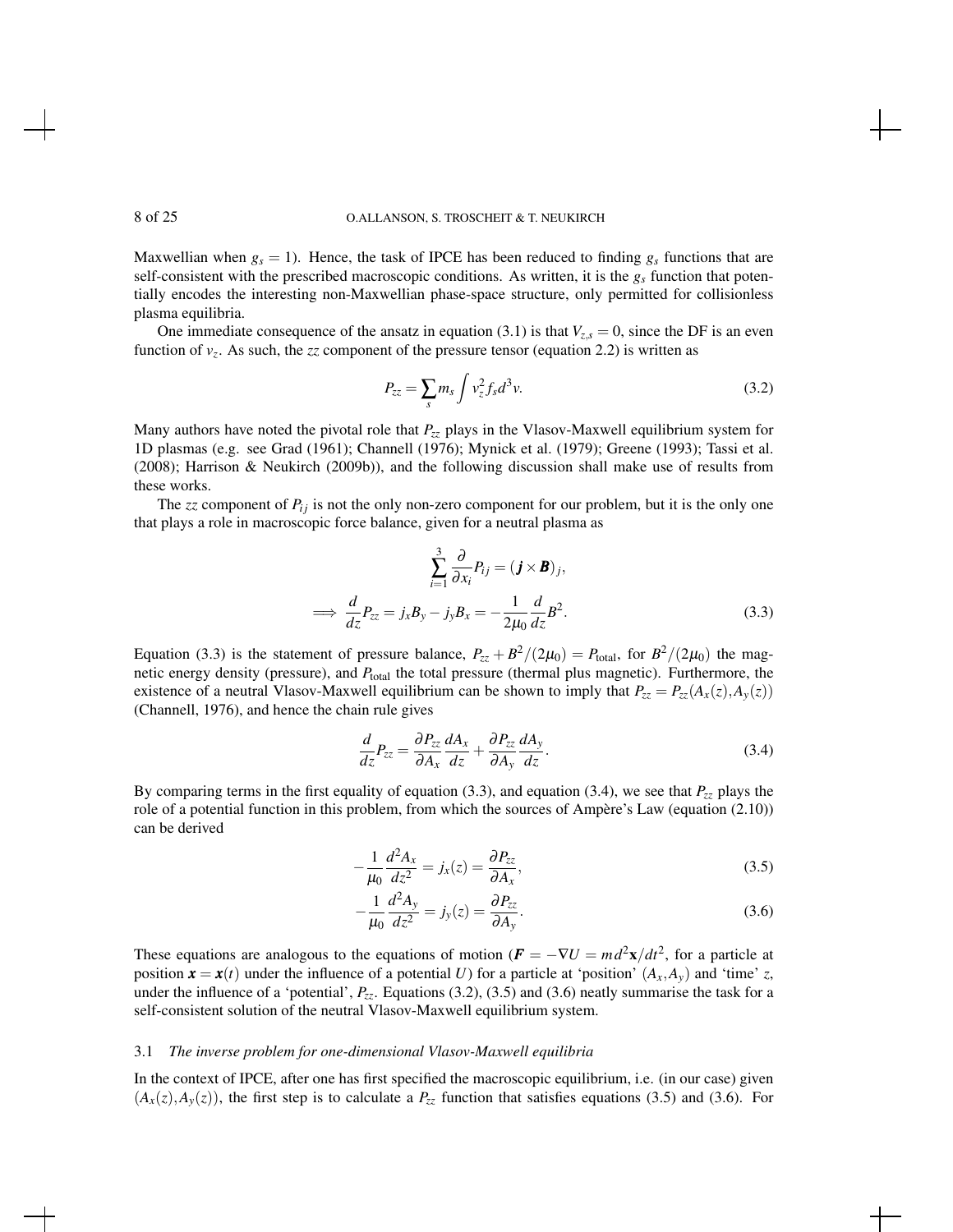example, in the case of 'force-free' magnetic fields (Marsh, 1996), there is an algorithmic path that takes  $(A_x(z), A_y(z))$  as input, and gives  $P_{zz}(A_x, A_y)$  as output (e.g. see Harrison & Neukirch (2009a); Neukirch et al. (2009); Wilson & Neukirch (2011); Abraham-Shrauner (2013); Kolotkov et al. (2015); Allanson et al. (2015, 2016)).

The next task is to invert equation (3.2) for a known left-hand side (LHS), and the unknown function *fs* . The details of this step are summarised in Channell (1976). Channell's method is characterised by the inversion of the following equation for *g<sup>s</sup>* ,

$$
P_{zz}(A_x, A_y) = \frac{\beta_e + \beta_i}{\beta_e \beta_i} \frac{n_0}{2\pi m_s^2 v_{\text{th,s}}^2} \int \int e^{-\beta_s \left( (p_{x,s} - q_s A_x)^2 + (p_{y,s} - q_s A_y)^2 \right) / (2m_s)} g_s(p_{x,s}, p_{y,s}) dp_{x,s} dp_{y,s}, \quad (3.7)
$$

which is a re-expression of equation (3.2) (after one layer of integration over  $v<sub>z</sub>$ , with the functional form of the DF given by the ansatz in equation (3.1), and the integral taken over  $\mathbb{R}^2$ ). Note that  $P_{zz}$  is formally defined as a sum (over species) of integrals, whereas the RHS of equation (3.7) has only one integral, indexed by a generic species *s*, i.e. the RHS must yield the same result for  $s = i$  as for  $s = e$ . This requirement is shown by Channell to be equivalent to that imposed by exact charge neutrality,

$$
n_i(A_x, A_y) = n_e(A_x, A_y).
$$

After some consideration, we should be convinced that the species-independent result of the RHS of equation  $(3.7)$  implies that the  $g_s$  function must itself depend on species-dependent parameters. Using this fact, and after making some substitutions, equation (3.7) can be re-written according to

$$
\mathscr{P}(A_{x,s},A_{y,s})=\frac{1}{4\pi\epsilon_s}\int\int e^{-((p_{x,s}-A_{x,s})^2+(p_{y,s}-A_{y,s})^2)/(4\epsilon_s)}g_s(p_{x,s},p_{y,s};\epsilon_s)dp_{x,s}dp_{y,s},\qquad(3.8)
$$

with  $\varepsilon_s = m_s^2 v_{\text{th},s}^2/2$ ,  $\mathbf{A}_s = q_s \mathbf{A}$ ,  $g_s = g_s(p_{x,s}, p_{y,s}; \varepsilon_s)$ , and with  $\mathscr P$  defined according to

$$
\mathscr{P}(A_{x,s}, A_{y,s}) = \frac{\beta_e \beta_i}{(\beta_e + \beta_i)n_0} P_{zz}(A_x, A_y).
$$
\n(3.9)

## 3.2 *The Weierstrass transform*

Equations (3.7) and (3.8) express  $P_{zz}$  (or  $\mathscr{P}_s$ ) as two-dimensional (2D) integral transforms of the  $g_s$ function. As discussed in Allanson et al. (2015, 2016), the integral transform in equation (3.8) is a 2D generalisation of the 1D Weierstrass transform (Widder, 1951, 1954; Bilodeau, 1962; Zayed, 1996). The Weierstrass transform,  $u(x,t)$ , of  $u_0(y)$  is defined by

$$
u(x,t) := \mathscr{W}[u_0](x,t) = \frac{1}{\sqrt{4\pi t}} \int e^{-(x-y)^2/(4t)} u_0(y) dy,
$$
 (3.10)

for  $x, y, t \in \mathbb{R}$  and  $t > 0$ . This is also known as the Gauss transform, Gauss-Weiertrass transform or the Hille transform (Widder, 1951). As the Green's function solution to the 1D heat/diffusion equation on an infinite domain,

$$
\frac{\partial u}{\partial t} - \frac{\partial^2 u}{\partial x^2} = 0,
$$

with initial data  $u_0(x)$ ,  $u(x,t)$  represents the temperature/density profile on an infinite rod, *t* seconds after it was  $u_0(x)$  (e.g. see Widder (1951)). Note that equation (3.10) is only a meaningful representation of the function  $u(x,t)$  (i.e. the Weierstrass transform exists) if  $u_0(x)$  is locally integrable, and such that

$$
|u_0(x)| \leqslant Me^{\alpha x^2},
$$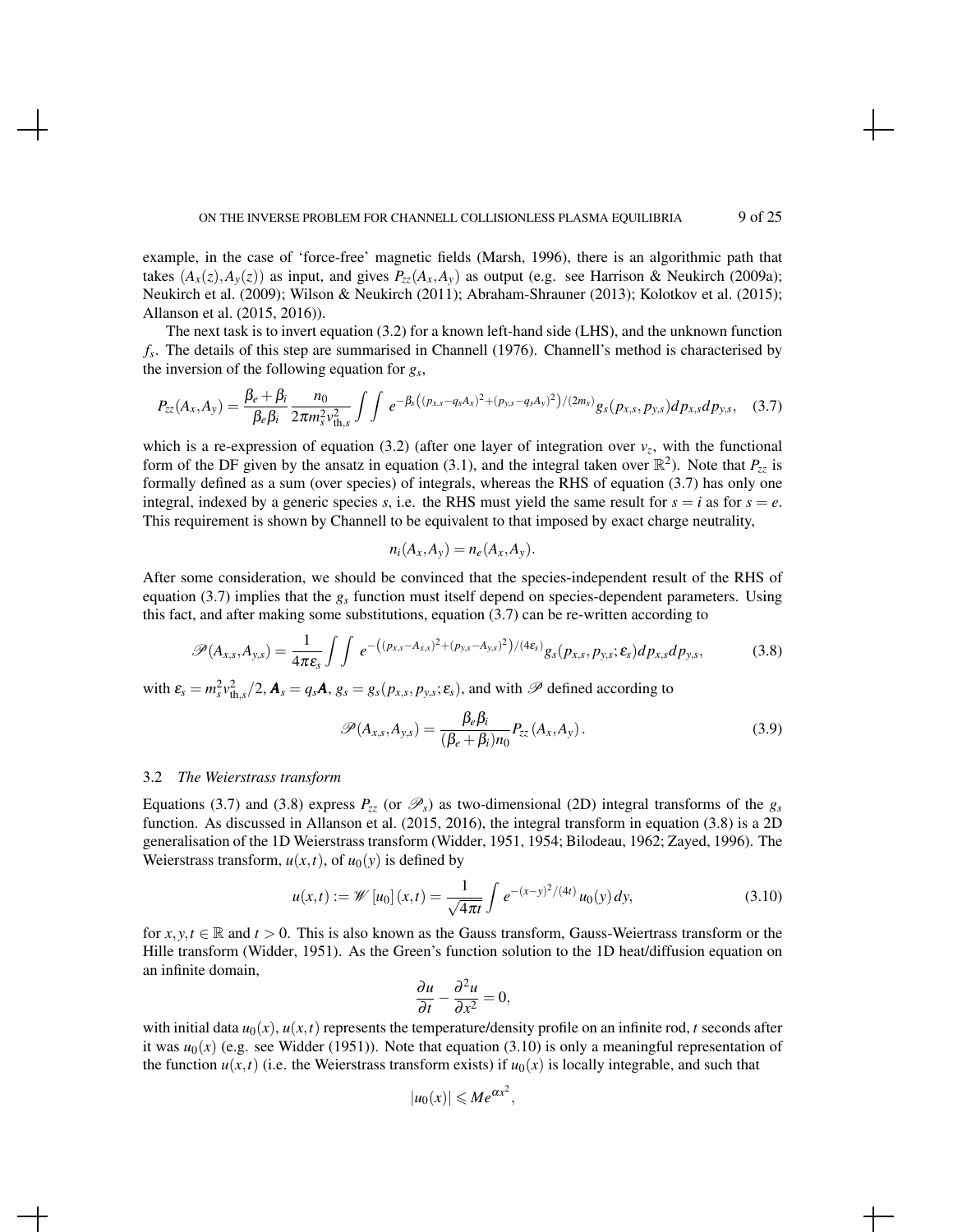for  $M < \infty$  and  $0 < t < 1/(4\alpha)$  (e.g. see Widder (1951); Zayed (1996)). One can immediately see from equation (3.10) that the Weierstrass transform of an everywhere non-negative function is itself a non-negative function, and furthermore that the transform of an everywhere negative function is an everywhere negative function. However, it is possible for the Weierstrass transform of a function that is somewhere negative (i.e. a candidate  $g_s$  function), to be a function that is everywhere non-negative (i.e. the *Pzz* function). This case is potentially very troubling for a meaningful solution of IPCE, and is discussed in Allanson et al. (2016), and later on in this paper.

Motivated by the appearance of the Weierstrass transform in IPCE, and for completeness, we now introduce some basic properties of the initial value problem (IVP) for the heat equation.

#### 3.3 *Initial value problems for the heat equation*

The *n*-dimensional (*n*D) heat equation models the temperature distribution,  $u(x,t)$ , on an infinite *n*D spatial domain, and is given by

$$
\frac{\partial u}{\partial t} - \nabla^2 u = 0,
$$

for  $\nabla^2 = \sum_{i=1}^n \partial_{x_i}^2$ . We define the IVP for the *n*D heat equation on the unbounded spatial domain  $\mathbb{R}^n$ , according to

$$
u = u(\mathbf{x}, t) \in C^2(\mathbb{R}^n \times \Omega_T) \cap C^0(\mathbb{R}^n \times \overline{\Omega_T}),
$$
  
\n
$$
\frac{\partial u}{\partial t} - \nabla^2 u = 0 \text{ in } \mathbb{R}^n \times \Omega_T,
$$
  
\n
$$
u(\mathbf{x}, 0) = u_0(\mathbf{x}), \quad \mathbf{x} \in \mathbb{R}^n,
$$
  
\n
$$
\sup_{(\mathbf{x}, t) \in \mathbb{R}^n \times \Omega_T} |u(\mathbf{x}, t)| = u_\mathbf{B}(\mathbf{x}),
$$

for the as yet unspecified temporal domain  $\Omega_T$ , for  $\overline{\Omega_T}$  the closure of  $\Omega_T$ , and for  $u_B(x)$  the as yet unspecified supremum of  $u(x,t)$ . There are some standard results regarding bounded, unbounded, and non-negative solutions of the IVP respectively, and we shall briefly detail these.

There is a unique bounded solution of the IVP for bounded and continuous initial data,  $u_0$ , i.e.  $\Omega_T = (0, \infty)$  and  $u_B(\mathbf{x}) = C < \infty$  (e.g. see Sauvigny (2012)). This unique solution is defined by the *n*D integral transform (a generalisation of the Weierstrass transform) given by

$$
u(\mathbf{x},t) = (4\pi t)^{-n/2} \int e^{-(\mathbf{x}-\mathbf{y})^2/(4t)} u_0(\mathbf{y}) d\mathbf{y},
$$
 (3.11)

and belongs to  $C^{\infty}$  for  $\mathbf{x} \in \mathbb{R}^n$ ,  $t > 0$ . Moreover, *u* has the initial values  $u_0$ , in the sense that when we extend *u* by  $u(\mathbf{x},0) = u_0(\mathbf{x})$  to  $t = 0$ , then *u* is continuous for  $\mathbf{x} \in \mathbb{R}^n$ ,  $t \ge 0$ .

It is also possible to obtain unbounded solutions of the heat equation, using equation (3.11). In fact, there is a unique solution to the IVP on the bounded temporal domain  $\Omega_T = (0,T)$ , with  $u_B(\mathbf{x}) = Me^{\alpha \mathbf{x}^2}$ , and such that  $4\alpha T < 1$  (e.g. see John (1991)). Unbounded solutions are of interest to IPCE, since - for example in our problem - the *g<sup>s</sup>* function need not be bounded from above.

Of clear interest to the work in this paper, are solutions to the IVP for non-negative functions. It is a standard result that there is a unique solution to the IVP on  $\Omega_T = (0,T)$  using equation (3.11), with the condition that  $u(\mathbf{x}, t)$  is non-negative on  $\mathbb{R}^n \times [0, T)$  (e.g. see John (1991)).

In informal terms, we see that a non-negative initial condition (or history) for the heat distribution implies a non-negative distribution in the present and in the future. However, the converse is not necessarily true. The extent to which we can be sure of a non-negative 'past', given a non-negative 'present',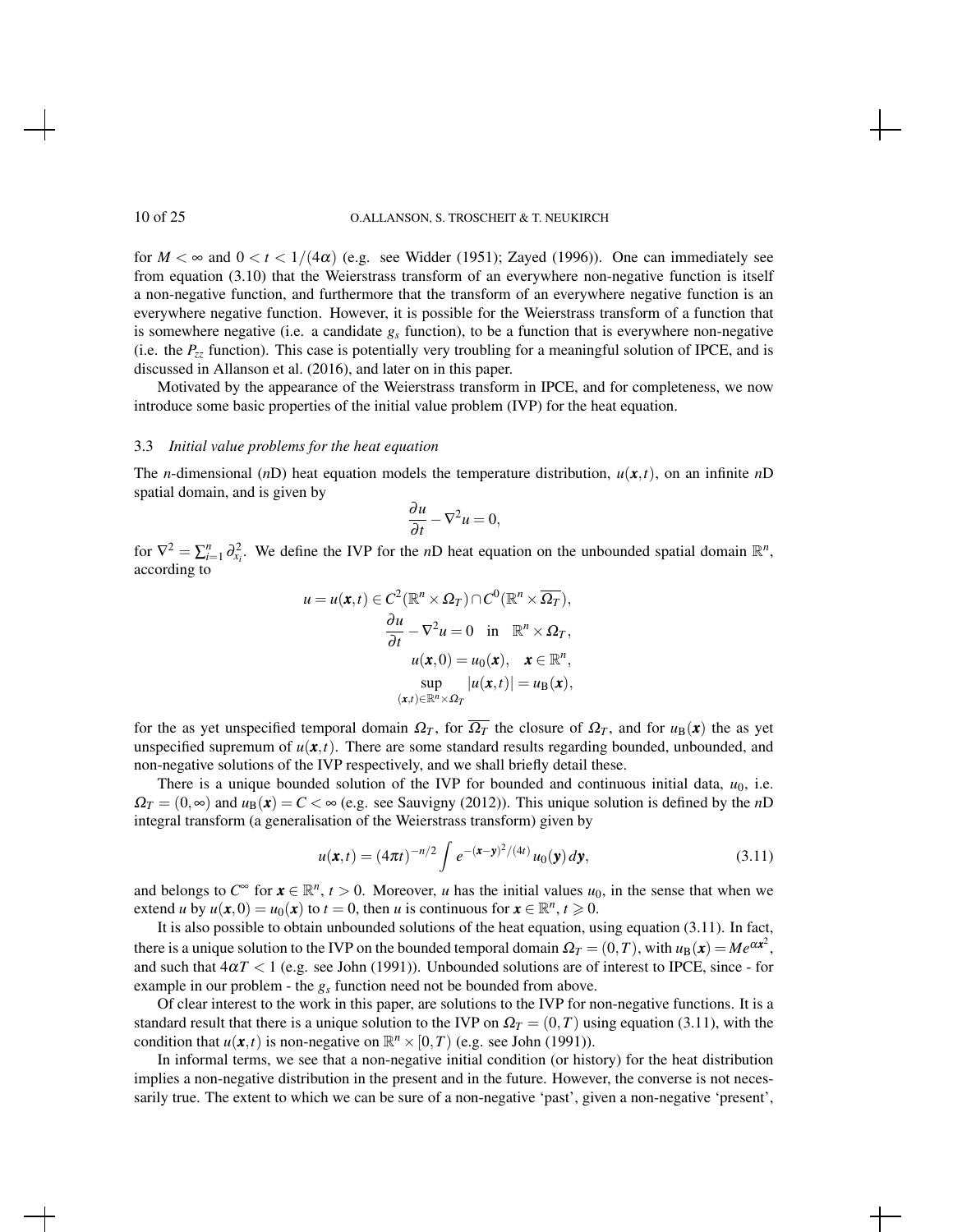#### ON THE INVERSE PROBLEM FOR CHANNELL COLLISIONLESS PLASMA EQUILIBRIA 11 of 25

| 2D Heat Eq. Green's function | 1D strictly neutral IPCE:            | Caveat?                                         |
|------------------------------|--------------------------------------|-------------------------------------------------|
| (Equation (3.11))            | (Equation (3.8))                     |                                                 |
| Primary space variable:      | Vector potential:                    | Exact analogy.                                  |
| x                            | $A_s = q_s A$                        |                                                 |
| Conjugate space variable:    | Canonical momenta:                   | Exact analogy.                                  |
| y                            | $\boldsymbol{p}_s$                   |                                                 |
| Time:                        | ('thermal momentum') <sup>2</sup> :  | Exact analogy.                                  |
| t                            | $\varepsilon_s = m_s^2 v_{ths}^2/2$  |                                                 |
| Temp. distribution           | Pressure:                            | $\mathscr{P}_s$ fixed at 'time'                 |
| at time $t$ :                | $\mathscr{P}(A_{x,s},A_{y,s})$       | $\varepsilon_{s} = (eB_0L)^2 \delta_{s}^2/2$    |
| $u(\mathbf{x},t)$            |                                      | (micro-macro parameter conditions).             |
| (Fixed) Initial              | Momentum-dependent                   | $g_s$ is a function of 'time' $\varepsilon_s$ , |
| temp. distribution:          | part of DF:                          | it represents the 'temperature'                 |
| $u_0(\mathbf{y})$            | $g_s(p_{x,s},p_{y,s};\varepsilon_s)$ | $\epsilon$ 'seconds' ago.                       |
|                              |                                      |                                                 |

Table 1. The analogy between 1D strictly neutral IPCE and the Green's function for the 2D heat equation

is the question we consider. Tackling this inverse problem, in the context of equation (3.8), is perhaps the main mathematical challenge for validity of solutions obtained in IPCE, and is akin to going backwards in time (see Evans (2010) for a brief discussion on 'backwards solutions of the heat equation'). Our known and non-negative 'present distribution' is defined by  $\mathscr{P}(A_{x,s}, A_{y,s})$ , and the 'past distribution', with questionable sign, is defined by  $g_s(p_{x,s}, p_{y,s}; \varepsilon_s)$ .

## 3.4 *Implications and interpretation for IPCE*

Equation (3.8) casts the inverse problem in direct comparison with the Weiertrass transform, thus making a correspondence between space and time in the heat equation,  $(x,t)$ , to  $(A, \varepsilon_s)$  in our inverse problem. However, one difference is that the  $g_s$  function must - at least parametrically - depend on 'time',  $\varepsilon_s$ , in contrast to the initial condition (i.e. a time-independent function) that is part of the integrand in Equation (3.10). We know that  $g_s$  must depend on  $\varepsilon_s$ , since the result of the integral (the LHS) must be independent of  $\varepsilon_s$ , as mentioned in Section 3.1. Hence, it is not immediately clear how 'far' the analogy applies, e.g. is there a differential equation (the heat equation or similar) that *g<sup>s</sup>* and/or *Pzz* obey?

On this subject, and in contrast to the IVP, the approach of IPCE casts the  $P_{zz}$  function as the given/fixed quantity, i.e. the *final condition*. In tackling IPCE, we look for non-negative *'initial conditions'*,  $g_s$ , that will produce the correct  $P_{zz}$ . Hence, it is reasonable that the 'initial condition' should be 'time-dependent'. That is to say, "given a  $P_{zz}(A_x, A_y)$  function, we calculate the self-consistent  $g_s$  func*tion '*ε*<sup>s</sup> seconds ago' by inverting equation (3.8), the integral transform that 'evolves' the gs*(*px*,*<sup>s</sup>* , *py*,*<sup>s</sup>* ; ε*s*) *function by '*ε*<sup>s</sup> seconds' ".* We summarise the analogy between 1D strictly neutral IPCE, and the 2D Green's function solution of the Heat equation in Table 1.

There is one more conceptual hurdle to overcome, that has its origins in a physical problem rather than a mathematical one. Properly considered, the LHS of equation  $(3.7)$  is a function of the (macroscopic) vector potential, which is typically normalised using the macroscopic parameters  $B_0$  and  $L$  $(A = A/(B_0L))$ : constants with dimensions of magnetic field and length respectively. In contrast, the integral on the RHS is in (microscopic) momentum space, which is typically normalised using the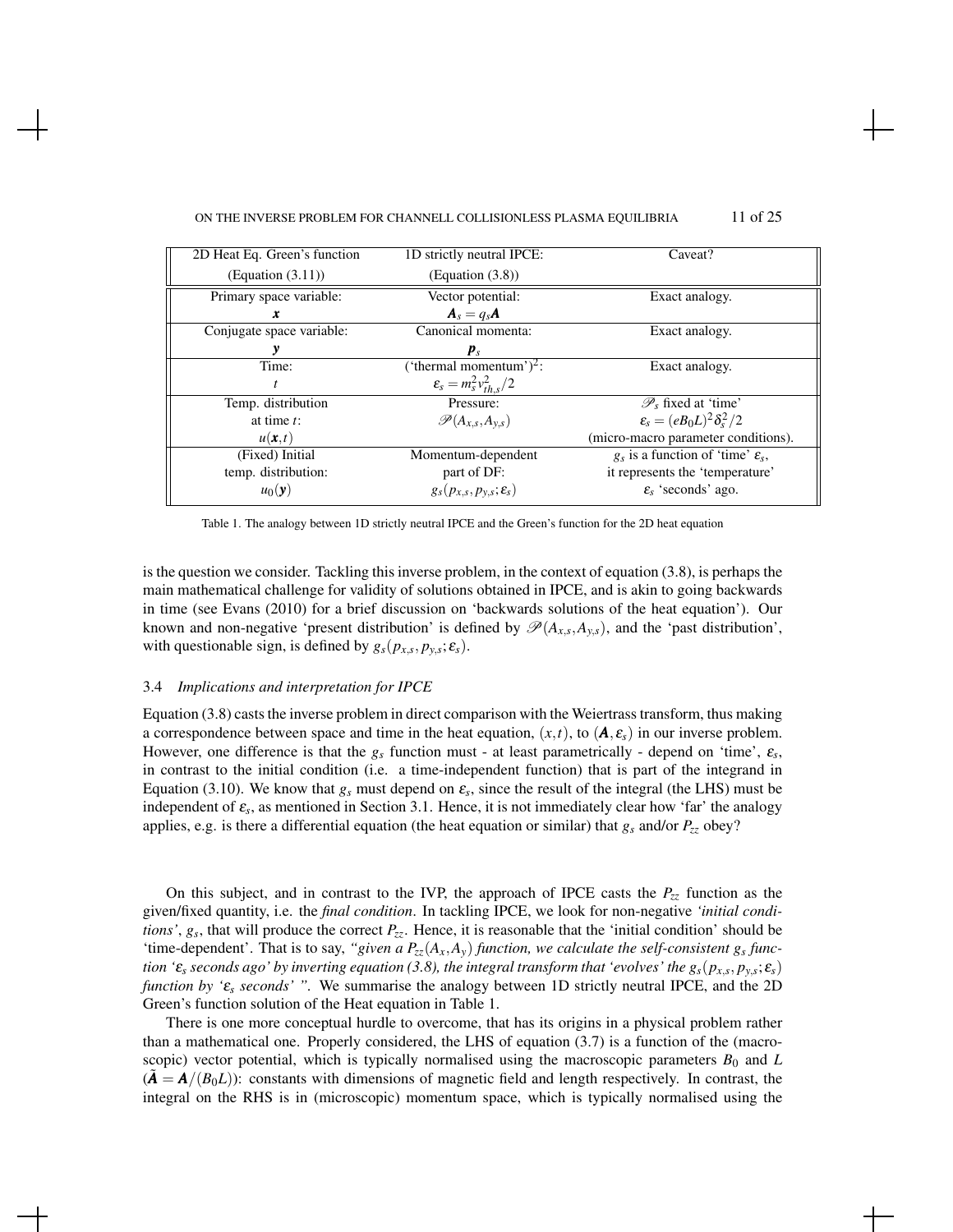microscopic parameters  $m_s$  and  $v_{th,s}$  ( $\tilde{\boldsymbol{p}}_s = \boldsymbol{p}_s/(m_s v_{th,s}) = \boldsymbol{p}_s/(\sqrt{2\epsilon_s})$ ). Whenever we solve the Vlasov-Maxwell system, much of the hard work is in actually fixing all of the micro-macro parameter relationships (e.g. see Neukirch et al. (2009); Wilson & Neukirch (2011); Kolotkov et al. (2015); Allanson et al. (2015, 2017); Wilson et al. (2017); Neukirch et al. (2018) for practical examples). For given values of the macroscopic parameters  $(B_0, L)$ , the one parameter than characterises the micro-macro parameter relationships is

$$
\delta_s = \frac{r_{L,s}}{L} = \frac{m_s v_{\text{th},s}}{e B_0 L},
$$

for *e* the fundamental charge. δ*<sup>s</sup>* is the dimensionless and species-dependent *magnetisation parameter* (e.g. see Fitzpatrick (2014)). It is the ratio of the thermal Larmor radius,  $r_{Ls} = v_{th,s}/|\Omega_s|$ , to the characteristic length scale of the system, *L* (the gyrofrequency of particle species *s* is  $\Omega_s = q_s B_0/m_s$ ). By fixing  $\delta_s$  we also fix  $\varepsilon_s$ , according to

$$
\left(\frac{m_s^2 v_{\text{th},s}^2}{2}\right)\varepsilon_s := \frac{(e B_0 L)^2 \delta_s^2}{2},\tag{3.12}
$$

which is analogous to fixing the 'time' in the heat equation analogy.

### 3.5 *Using Fourier transforms to solve IPCE*

As written, Equation (3.8) defines  $\mathcal{P}(A_{x,s},A_{y,s})$  as a 2D *convolution* of the functions  $G_s = e^{-(p_{x,s}^2 + p_{y,s}^2)/4\epsilon_s}$ and  $g_s(p_{x,s}, p_{y,s})$  As such, and using the convolution theorem,  $g_s$  can - at least formally - be written

$$
g_s(p_{xs}, p_{ys}; \varepsilon_s) = 4\pi \varepsilon_s \text{IFT} \left[ \tilde{P}_{zz} / \tilde{G}_s \right], \qquad (3.13)
$$

for IFT the 2D inverse Fourier transform, and  $\tilde{P}_{zz}$ ,  $\tilde{G}_s$  denoting the 2D Fourier transforms of  $P_{zz}$  and  $G_s$ respectively. This Fourier transform method has been used by authors to solve IPCE (e.g. see Channell (1976); Harrison & Neukirch (2009a). Indeed, at first glance, it would seem that using equation (3.13) is the general solution to our IPCE problem. However, the solution defined is only formal, without further investigation. It is not of use when either the Fourier transform of the  $g_s$  or  $\mathscr P$  functions cannot be evaluated, or when the inverse Fourier transform expression on the RHS of equation (3.13) cannot be evaluated. It may be the case that these transforms cannot be evaluated either in the sense that there exists no exact analytic answer in closed form, or that they are divergent (e.g. see Channell (1976); Allanson et al. (2016) for examples and discussion).

The subsequent work in this paper makes use of, and develops, the theory of solutions to IPCE with the use of Hermite polynomial expansions. This technique is to be seen as an alternative method to Fourier transforms.

## 3.6 *Summary*

In this section we have demonstrated that for neutral equilibria, IPCE in 1D can be reduced to the inversion of Weierstrass transforms once the expression for the pressure tensor component  $P_{zz}$  is known. The problem is therefore succinctly described by equations (3.5), (3.6) and (3.8). We have discussed the parallels between the integral equations to be inverted, and the Green's function solutions of the heat equation. Whilst there are many standard results regarding the IVP for the heat equation, the problem that we face with IPCE is more related to 'backwards solutions': *'for a given distribution that is everywhere non-negative heat distribution at time t*1*, was there a everywhere non-negative distribution at time t*0*, in the past?'*.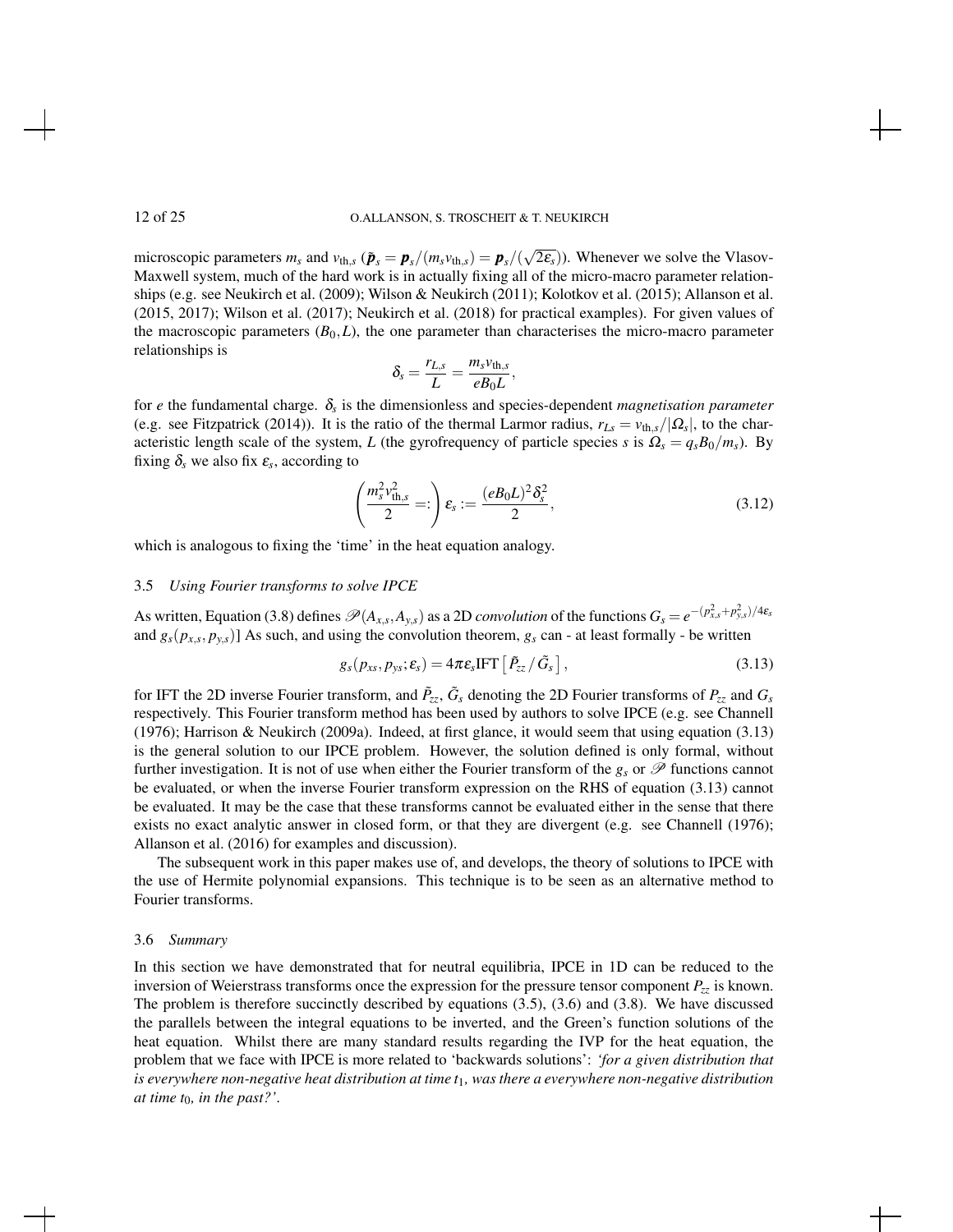### 4. Expansions in Hermite polynomials

### 4.1 *Hermite polynomials*

The use of Hermite polynomials in kinetic theory dates back, at least, to Grad (1949b) in the study of rarefied collisional gases, in which non-equilibrium DFs are represented by shifted Maxwellians multiplied by an expansion in "*n*-dimensional" Hermite polynomials (Grad, 1949a). However, the most typical approach in collisionless and weakly collisional plasma kinetic theory is to use expansions in 'scalar' Hermite polynomials (Zayed, 1996), defined by

$$
H_n(p) = (-1)^n e^{p^2} \frac{d^n}{dp^n} e^{-p^2}, \qquad (4.1)
$$

$$
\int_{-\infty}^{\infty} H_m(p) H_n(p) e^{-p^2} dp = \delta_{m,n} 2^n n! \sqrt{\pi}, \qquad (4.2)
$$

for  $\delta_{m,n}$  the Kronecker delta, and  $p \in \mathbb{R}$ . Hermite polynomials are a complete orthogonal set of polynomials for  $g(p) \in L^2(\mathbb{R}, e^{-p^2}dp)$  (Sansone, 1959; Arfken & Weber, 2001). That is to say that for any piecewise continuous  $g(p)$ , such that

$$
\int_{-\infty}^{\infty} |g(p)|^2 e^{-p^2} dp < \infty,\tag{4.3}
$$

then there exists an (infinite) expansion in Hermite polynomials,  $\sum_{n=0}^{\infty} c_n H_n(p)$ , such that

$$
\lim_{k \to \infty} \int_{-\infty}^{\infty} \left| g(p) - \sum_{n=0}^{k} c_n H_n(p) \right|^2 e^{-p^2} dp = 0.
$$
 (4.4)

Hermite polynomials have a long history in kinetic theory precisely due to equation (4.2): they are a natural orthogonal basis with which to use when also considering Gaussian/Maxwellian/normal profiles ∼  $e^{-\tilde{p}^2} \sim e^{-\tilde{v}^2}$ , for some appropriately normalised momenta or velocity ( $\tilde{p}$  or  $\tilde{v}$ ).

### 4.2 *Hermite polynomials for exact VM equilibria*

In the work by Abraham-Shrauner (1968), expansions in Hermite polynomials of the canonical momentum are used to solve the VM system for the case of 'stationary waves' in a manner similar to that to be described in this section. In the laboratory frame, these nonlinear waves are not Vlasov equilibria, however they are equivalent to Vlasov equilibria once a transformation is made to a frame co-moving with the wave. Abraham-Shrauner considers a 1D plasma with only one component of current density, first in a general sense, and then considers three different magnetic field configurations. Alpers (1969) also presents a somewhat general discussion on the use of Hermite polynomials for 1D VM equilibria, and proceeds to consider models suitable for the magnetopause, with both one component of the current density, and with two. In the work by Channell (1976), two methods are presented for the solution of the inverse problem with neutral VM equilibria, by means of example. These two methods are inversion by Fourier transforms and – once again – expansion over Hermite polynomials respectively. Channell uses Hermite polynomials in the canonical momenta, but this time with two components of the current density, for the specific case of a magnetic field that is especially suitable to be considered as a stationary wave solution.

In contrast to Abraham-Shrauner (1968); Alpers (1969); Channell (1976), the works by Hewett et al. (1976); Suzuki & Shigeyama (2008) both consider the forwards problem in VM equilibria, and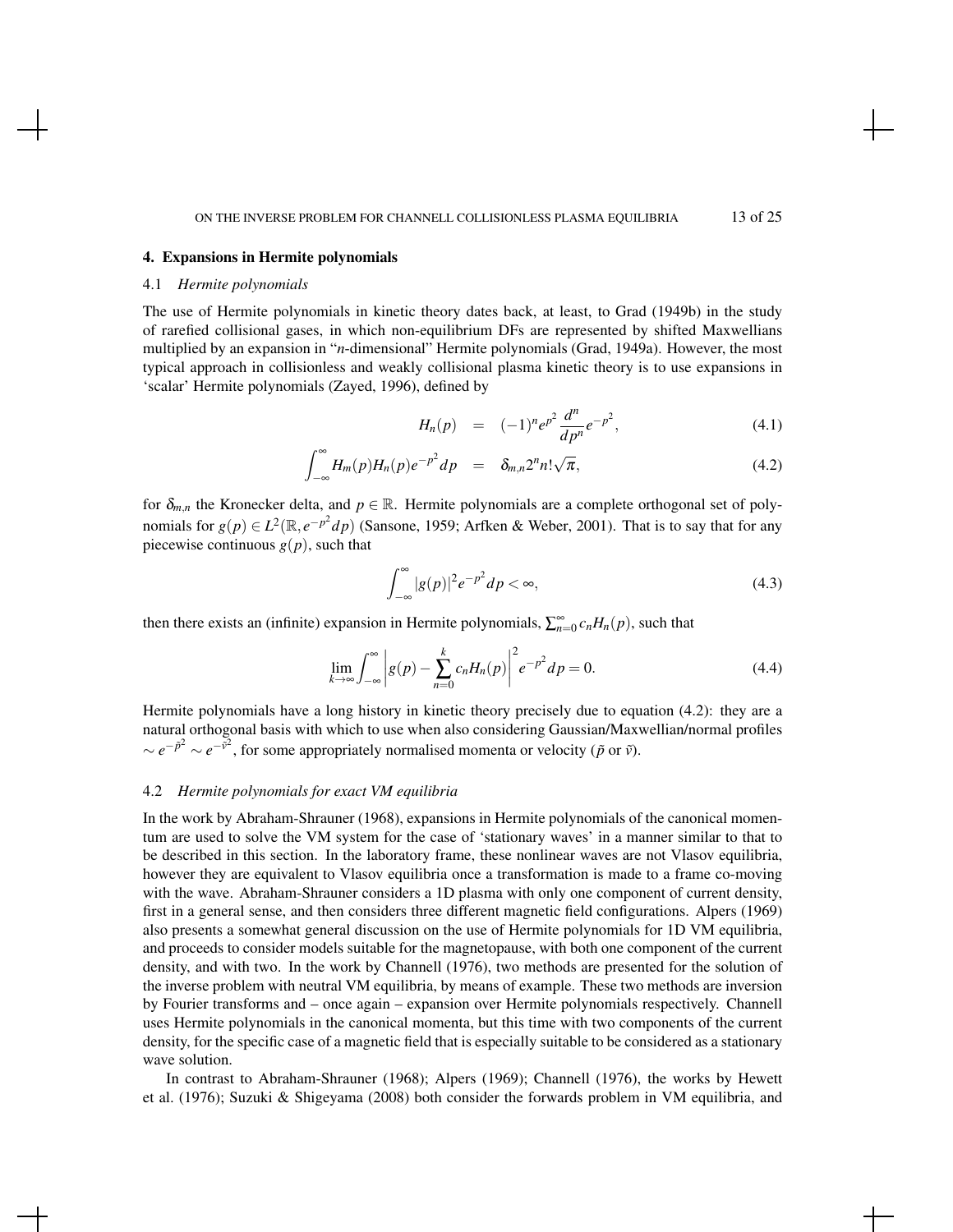use Hermite polynomial expansions in velocity space, for 1D and 2D plasmas respectively. Hewett et al. (1976) assume a representation for the DF using expansions in velocity space, but with only one current density component, and ensure self-consistency with Maxwell's equations numerically, whereas Suzuki & Shigeyama (2008) use an analytical approach, e.g. demonstrating that the Hermite polynomial approach can reproduce known equilibria such as the Harris sheet (Harris, 1962), and the Bennett Pinch (Bennett, 1934).

Crucially, none of the above references sytematically tackled the necessary mathematical conditions of convergence and non-negativity in a rigorous way. Motivated by new exact Vlasov-Maxwell solutions involving expansions in Hermite polynomials in Allanson et al. (2015), the work in Allanson et al. (2016) formally treated the use of Hermite polynomials in IPCE, and tackled the problems of convergence, boundedness and non-negativity of the resultant DF. This work will be discussed, and built upon, in the following sections.

To give a subset of (modern) examples outside the realm of equilibrium studies *per se*, Hermite polynomial expansions are used by Daughton (1999) to assess the linear stability of a Harris current sheet; by Camporeale et al. (2006) also on the linear stability problem, using a truncation method somewhat like that of Grad (1949b), and managing to bypass the traditional approach of integrating over the 'unperturbed orbits' (Coppi et al., 1966; Drake & Lee, 1977; Quest & Coroniti, 1981; Daughton, 1999); by Zocco (2015) on linear collisionless Landau damping (Landau, 1946; Mouhot & Villani, 2011); by Schekochihin et al. (2016); Adkins & Schekochihin (2018) on the problem of the free-energy associated with velocity-space moments of the DF, in the context of plasma turbulence; and by Servidio et al. (2017) in the analysis of the plasma velocity-space cascade observed by the MMS mission in the Earth's magnetosheath.

### 4.3 *Formal solutions to 1D IPCE using Hermite polynomials*

Whereas Equations (4.1) and (4.3) are the standard 'physicists' definitions of Hermite polynomials, it will be of use in this work, as in Alpers (1969); Channell (1976); Allanson et al. (2015, 2016) to consider the consider the scaled function  $H_n(p/(2\sqrt{\epsilon_s}))$ . This slight modification results in changes to Equations (4.1), (4.2), (4.3) and (4.4), easily achieved by substitution.

In fact, we see that expansions in Hermite polynomials  $H_n(p/(2\sqrt{\epsilon_s}))$  are a complete orthogonal set for  $f \in L^2(\mathbb{R}, e^{-p^2/(4\varepsilon_s)}dp)$ . By equation (4.3), we see that this means that expansions in Hermite polynomials,  $H_n(p/(2\sqrt{\epsilon_s}))$ , are valid representations for piecewise-continuous functions *g*, such that  $|g| \le Me^{p^2/(8\varepsilon_s)}$ , for  $M < \infty$ . This condition is more strict than that for the existence of the integrals in equations (3.8) and (3.10), i.e. the validity of the Weierstrass transform representation (equivalent to  $|g| \leqslant Me^{p^2/(4\varepsilon_s)}$ ).

Expansions in Hermite polynmials are of particular interest when the Fourier transform inversion technique detailed in Section (3.5) is intractable, and/or when  $P_{zz}(A_x, A_y)$  is not given in closed form. In Allanson et al. (2016), IPCE was solved using Hermite polynomial expansion, and the assumption was made that the Maclaurin expansion of  $P_{zz}(A_x, A_y)$  was either 'summatively' or 'multiplicatively' separable in it's indices, i.e. of the form

$$
P_{zz} \propto P_1(A_x) + P_2(A_y),
$$
 or  $P_{zz} \propto P_1(A_x)P_2(A_y).$  (4.5)

Here we generalise the work presented in Allanson et al. (2016) to an arbitrarily indexed 2D sum, we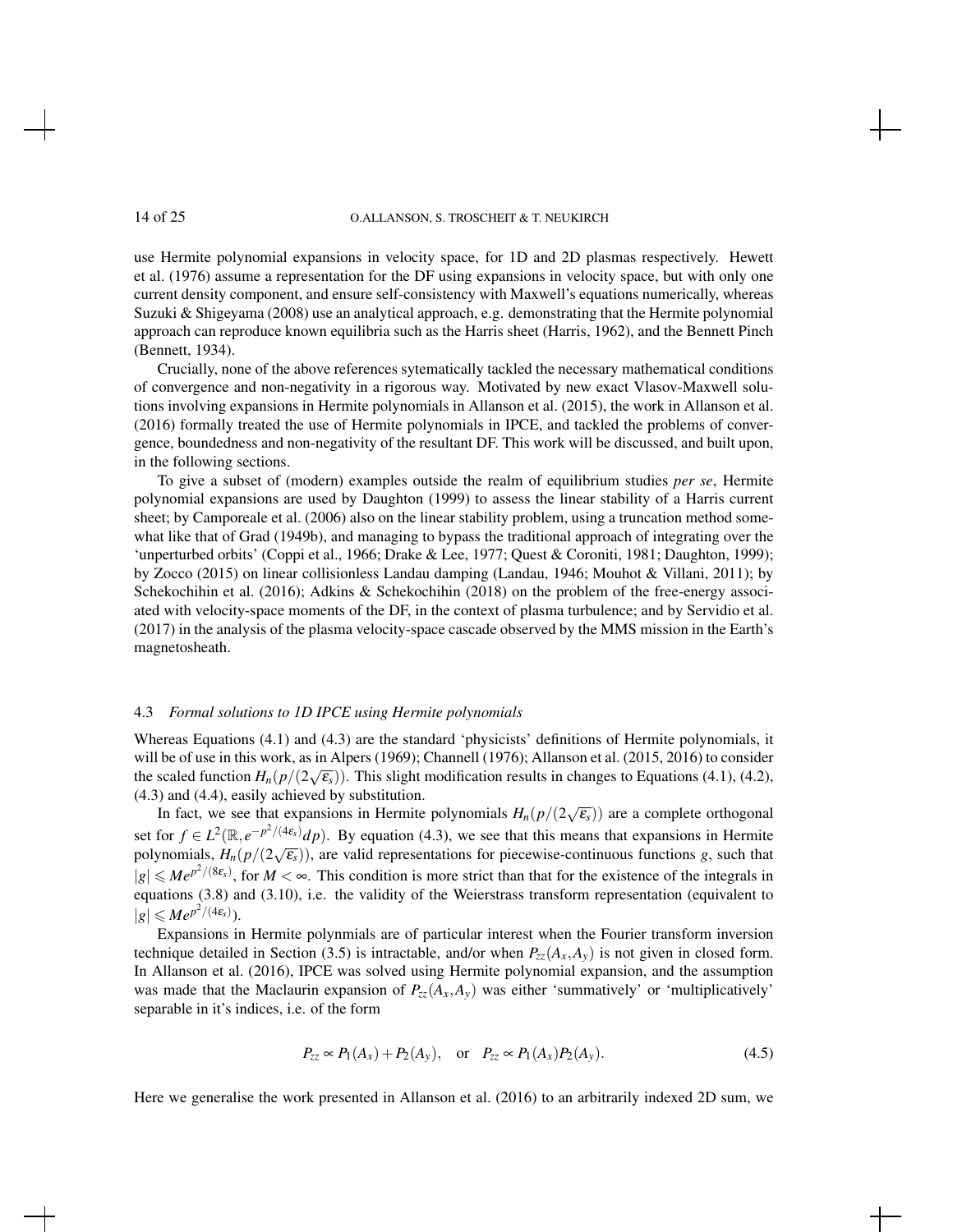#### ON THE INVERSE PROBLEM FOR CHANNELL COLLISIONLESS PLASMA EQUILIBRIA 15 of 25

suppose that  $P_{zz}(A_x, A_y)$  is given as a 2D sum of the most general form,

$$
P_{zz}(A_x, A_y) = n_0 \frac{\beta_e + \beta_i}{\beta_e \beta_i} \sum_{m,n} c_{m,n} \left(\frac{A_x}{B_0 L}\right)^m \left(\frac{A_y}{B_0 L}\right)^n, \tag{4.6}
$$

with the RHS a convergent Maclaurin expansion with infinite radius of convergence in both of its arguments. The indices  $m, n \in \{0, 1, 2, ...\}$ , and the coefficient  $c_{m,n} \in \mathbb{R}$ . (Note that convergence of the Maclaurin expansion of *Pzz*, and hence the convergence of the sum of derivatives, implies that  $P_{zz} \in C^{\infty}(\mathbb{R}^2)$ , e.g. see Bartle & Sherbert (2000)).

Using theory as in Bilodeau (1962); Allanson et al. (2016), it can be shown that the following expansion in Hermite polynomials

$$
g_s(p_{x,s}, p_{y,s}; \varepsilon_s) = \sum_{m,n} c_{m,n} \operatorname{sgn}(q_s)^{m+n} \left(\frac{\delta_s}{\sqrt{2}}\right)^{m+n} H_m\left(\frac{p_{x,s}}{2\sqrt{\varepsilon_s}}\right) H_n\left(\frac{p_{y,s}}{2\sqrt{\varepsilon_s}}\right),\tag{4.7}
$$

is, formally speaking, an exact inverse solution of equation  $(3.7)$ , for  $P_{zz}$  given by equation  $(4.6)$ . The only change in this calculation, as compared to those thoroughly detailed in Allanson et al. (2015, 2016), is that the once 'separable' index  $c_{m,n}$  (i.e.'additively' separable,  $c_{m,n} = a_m + b_n$ ; or 'multiplicatively' separable,  $c_{m,n} = a_m b_n$ , is now not assumed to be separable. However, this constant index/coefficient falls outside of any integrals, and has no effect on the main outcome.

## 4.4 *Mathematical criteria*

Since a  $g_s$  function found using the Hermite polynomial method - as in equation (4.7) - could be an infinite series of polynomials that does not represent a known function in closed form, it is by no means clear if *g<sup>s</sup>* is everywhere non-negative. This issue is recognised by Abraham-Shrauner (1968); Hewett et al. (1976). Not only is the non-negativity in question, but it is not obvious whether a given expansion in Hermite polynomials even converges, and this question was also raised by Hewett et al. (1976). Finally, even if the Hermite expansion converges, it must -when multiplied by the Maxwellian factor (equation (3.1)) - produce a DF for which velocity moments of all order exist, as discussed in Section 2. In order to have full confidence in the Hermite polynomial method we need to address these issues of non-negativity, convergence, and the existence of moments.

We should mention that the *reverse* questions are well established, i.e. if one *a priori* knows the DF in closed form, or at least if Equation (4.3) is satisfied. In such circumstances, one can represent a given non-negative DF as a Maxwellian multiplied by an expansion in Hermite polynomials,  $H_n(p/(2\sqrt{\epsilon_s})),$ provided the  $g_s$  function grows at a rate below  $e^{p^2/(8\varepsilon_s)} \sim e^{v^2/4v_{\text{th},s}^2}$  (Grad, 1949b; Widder, 1951).

In Allanson et al. (2016), sufficient conditions on the  $c_{m,n}$  coefficients were found that when satisfied, guaranteed the convergence of the Hermite expansion in the case of additive or multiplicative separability. The resultant DFs were also demonstrated to be bounded over all velocity/momentum space. Furthermore, it was proven for certain *g<sup>s</sup>* function classes that the derived Hermite polynomial expansion will correspond to a non-negative DF, for at least some finite range of values of  $0<\delta_s<\delta_{c,s}.$ 

#### 4.5 *Convergence for separable indices*

In Allanson et al. (2016), it was proven that for  $g_s$  functions compatible with  $P_{zz}$  as in equation (4.5),

$$
g_s \propto g_{x,s}(p_{x,s}; \varepsilon_s) + g_{y,s}(p_{y,s}; \varepsilon_s), \quad \text{or} \quad g_s \propto g_{x,s}(p_{x,s}; \varepsilon_s)g_{y,s}(p_{y,s}; \varepsilon_s),
$$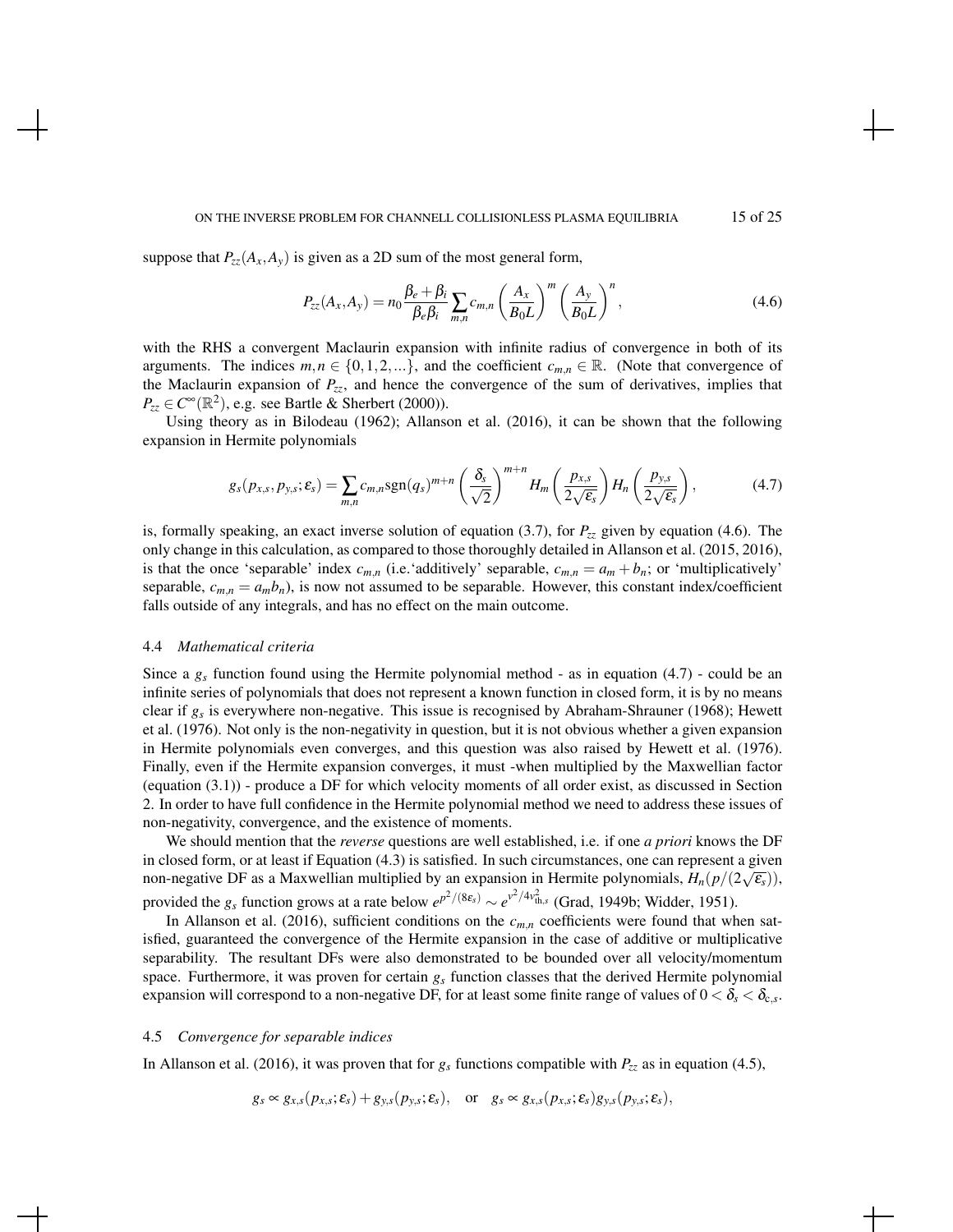the corresponding Hermite expansions of the form

$$
g_{js}(p_{js}; \varepsilon_s) = \sum_{m=0}^{\infty} a_m \operatorname{sgn}(q_s)^m \left(\frac{\delta_s}{\sqrt{2}}\right)^m H_m\left(\frac{p_{js}}{2\sqrt{\varepsilon_s}}\right)
$$
(4.8)

for  $j = x, y$ , converge for all  $p_{js}$ , provided

$$
\lim_{m \to \infty} \sqrt{m} \left| \frac{a_{m+1}}{a_m} \right| < 1/\delta_s,\tag{4.9}
$$

in the case of a series composed of both even- and odd-order terms, or

$$
\lim_{m \to \infty} m \left| \frac{a_{2m+2}}{a_{2m}} \right| < 1/(2\delta_s^2), \quad \lim_{m \to \infty} m \left| \frac{a_{2m+3}}{a_{2m+1}} \right| < 1/(2\delta_s^2), \tag{4.10}
$$

in the case of a series composed only of even-, or odd-order terms, respectively. In order to get a better understanding of the meaning of this theorem, it is instructive to recapitulate the results in a continuous setting. One could imagine the modulus of the coefficients,  $|a_m|$ , as a subset of the range of a continuous function of the independent variable *m*,

$$
|a_m|, m = 0, 1, 2, ...
$$
  
\n $\rightarrow$   $a = a(m), m \in [0, \infty), \text{ s.t. } a(0) = |a_0|, a(1) = |a_1|...$ 

In this case, we require

$$
a(m) = O(a_{\rm u}(m)),
$$
 s.t.  $a_{\rm u}(m) = (\delta_s^2 m)^{-m/2},$ 

since the function  $a<sub>u</sub>$  defines the limiting behaviour of  $a<sub>m</sub>$ , according to the restrictions of Equations (4.9) and (4.10), i.e

$$
\left|\frac{a_{\mathsf{u}}(m+1)}{a_{\mathsf{u}}(m)}\right| = \frac{1}{\delta_s\sqrt{m}},
$$
  

$$
\left|\frac{a_{\mathsf{u}}(2m+2)}{a_{\mathsf{u}}(2m)}\right| = \frac{1}{2\delta_s^2 m},
$$
  

$$
\left|\frac{a_{\mathsf{u}}(2m+3)}{a_{\mathsf{u}}(2m+1)}\right| = \frac{1}{2\delta_s^2 m}.
$$

Hence the modulus of the coefficients,  $|a_m|$  must 'fall below' the graph of  $(\delta_s^2 m)^{-m/2}$  for large *m*, depicted in Figure 1.

### 4.6 *Convergence for non-separable indices*

Here we generalise the results of Allanson et al. (2016), as detailed in Section 4.5, for the convergence of a Hermite expansion representation for  $g_s$  that is indexed by a non-separable index,  $c_{m,n}$  (i.e. the general solution that corresponds to the pressure function in equation (4.6)).

Essentially, the argument rests on applying the conditions for 1D indices of equations (4.9) and (4.10), to the case of 2D indices. Formally speaking, we know that  $g_s$  defined by equation (4.7), and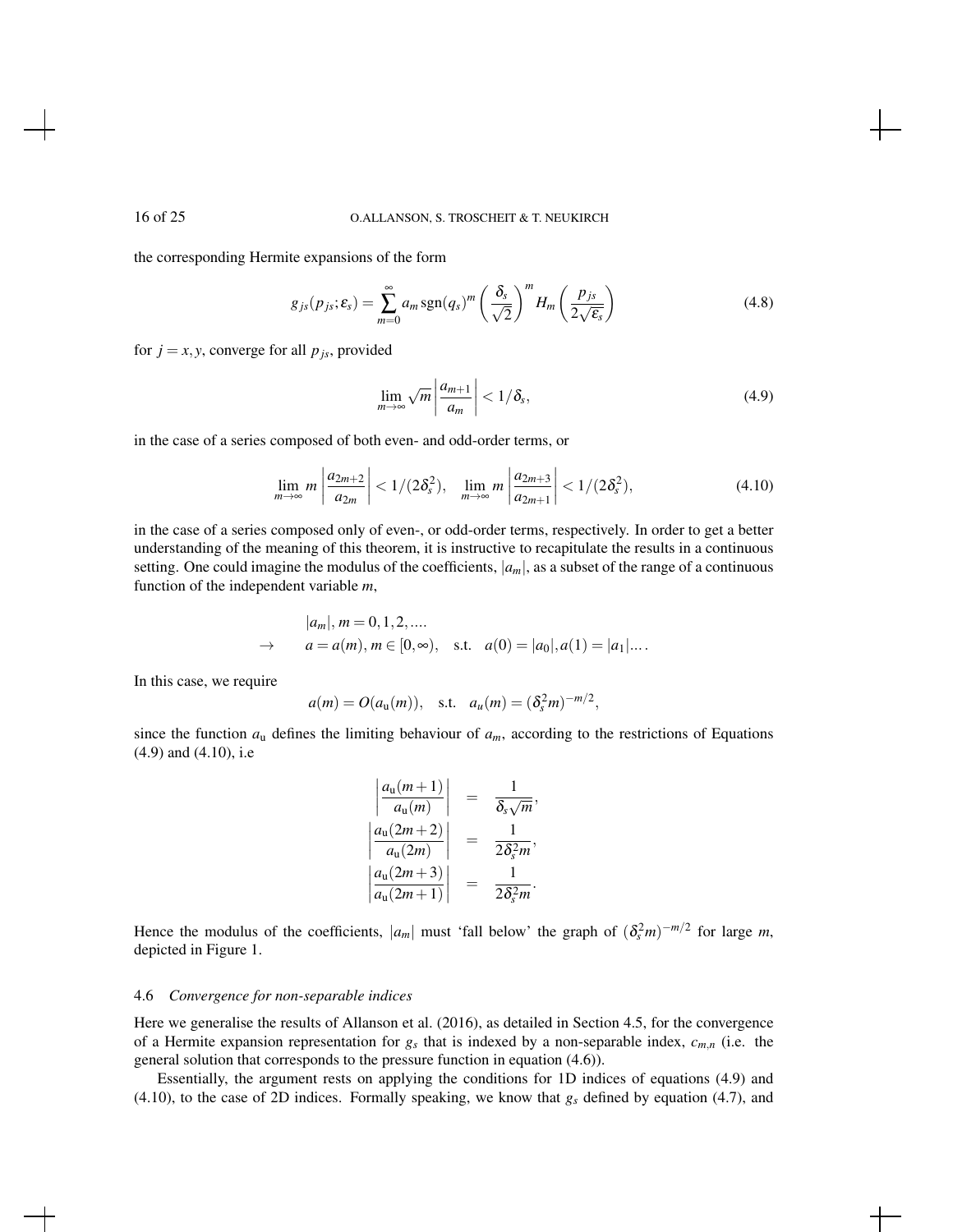

FIG. 1. If the modulus of the coefficients,  $|a_m|$ , 'fall below' the graph of  $(\delta_s^2 m)^{-m/2}$  as  $m \to \infty$ , then the Hermite series will converge.

indexed by the 2D index  $c_{m,n}$ , is the IPCE solution for  $P_{zz}$  defined by equation (4.6). Now, let  $d_m$  and  $e_n$ be 1D indices fixed by the following conditions,

$$
d_m \in D := \left\{ |c_{m,n^*}| : \lim_{m \to \infty} |c_{m+1,n^*}/c_{m,n^*}| = \max_n \left( \lim_{m \to \infty} |c_{m+1,n}/c_{m,n}| \right), m = 0, 1, 2, ...\right\}, (4.11)
$$
  

$$
e_n \in E := \left\{ |c_{m^*,n}| : \lim_{n \to \infty} |c_{m^*,n+1}/c_{m^*,n}| = \max_m \left( \lim_{n \to \infty} |c_{m,n+1}/c_{m,n}| \right), n = 0, 1, 2, ...\right\}. (4.12)
$$

In *row – column* matrix terminology, that is to say that  $d_m$  is a 1D index that identifies the (not necessarily unique) column,  $n = n^*$ , for which the  $c_{m,n}$  indices decay most slowly as  $m \to \infty$ . Likewise,  $e_n$  identify the (not necessarily unique) row,  $m = m^*$ , for which the  $c_{m,n}$  indices decay most slowly as  $n \rightarrow \infty$ .

Once  $d_m$  and  $e_n$  are identified, we can - for sufficently large  $m$  and  $n$  - formally bound the summand of the general solution (equation (4.7)),

$$
c_{m,n}\operatorname{sgn}(q_s)^{m+n}\left(\frac{\delta_s}{\sqrt{2}}\right)^{m+n}H_m\left(\frac{p_{x,s}}{2\sqrt{\varepsilon_s}}\right)H_n\left(\frac{p_{y,s}}{2\sqrt{\varepsilon_s}}\right)< d_me_n\left(\frac{\delta_s}{\sqrt{2}}\right)^{m+n}\bigg|H_m\left(\frac{p_{x,s}}{2\sqrt{\varepsilon_s}}\right)\bigg|H_n\left(\frac{p_{y,s}}{2\sqrt{\varepsilon_s}}\right)\bigg|,
$$

and construct a sum composed of these upper bounds, according to

$$
g_{s,\text{bound}} = \sum_{m=0}^{\infty} \sum_{n=0}^{\infty} d_m e_n \left(\frac{\delta_s}{\sqrt{2}}\right)^{m+n} \left| H_m\left(\frac{p_{x,s}}{2\sqrt{\epsilon_s}}\right) \left| H_n\left(\frac{p_{y,s}}{2\sqrt{\epsilon_s}}\right) \right| \right]. \tag{4.13}
$$

The RHS of this equation is now of separable form. If each individual sum (over both *m* and *n*) is convergent, then the expression on the RHS is convergent. Then, by using the comparison test (e.g. see Bartle & Sherbert (2000)), convergence of the 2D series, *gs*,upper, guarantees convergence of the series representation of  $g_s$  in equation (4.7).

One can now treat equation (4.13) in the same manner as in Allanson et al. (2016), and derive conditions on the  $d_m$  and  $e_n$  coefficients for convergence of the general solution, exactly analogous to those of equations (4.9) and (4.10), and by using an upper bound on Hermite polynomials (e.g. see Sansone (1959))

$$
|H_j(x)| < k\sqrt{j!}2^{j/2} \exp\left(\frac{x^2}{2}\right) \text{ s.t. } k = 1.086435. \tag{4.14}
$$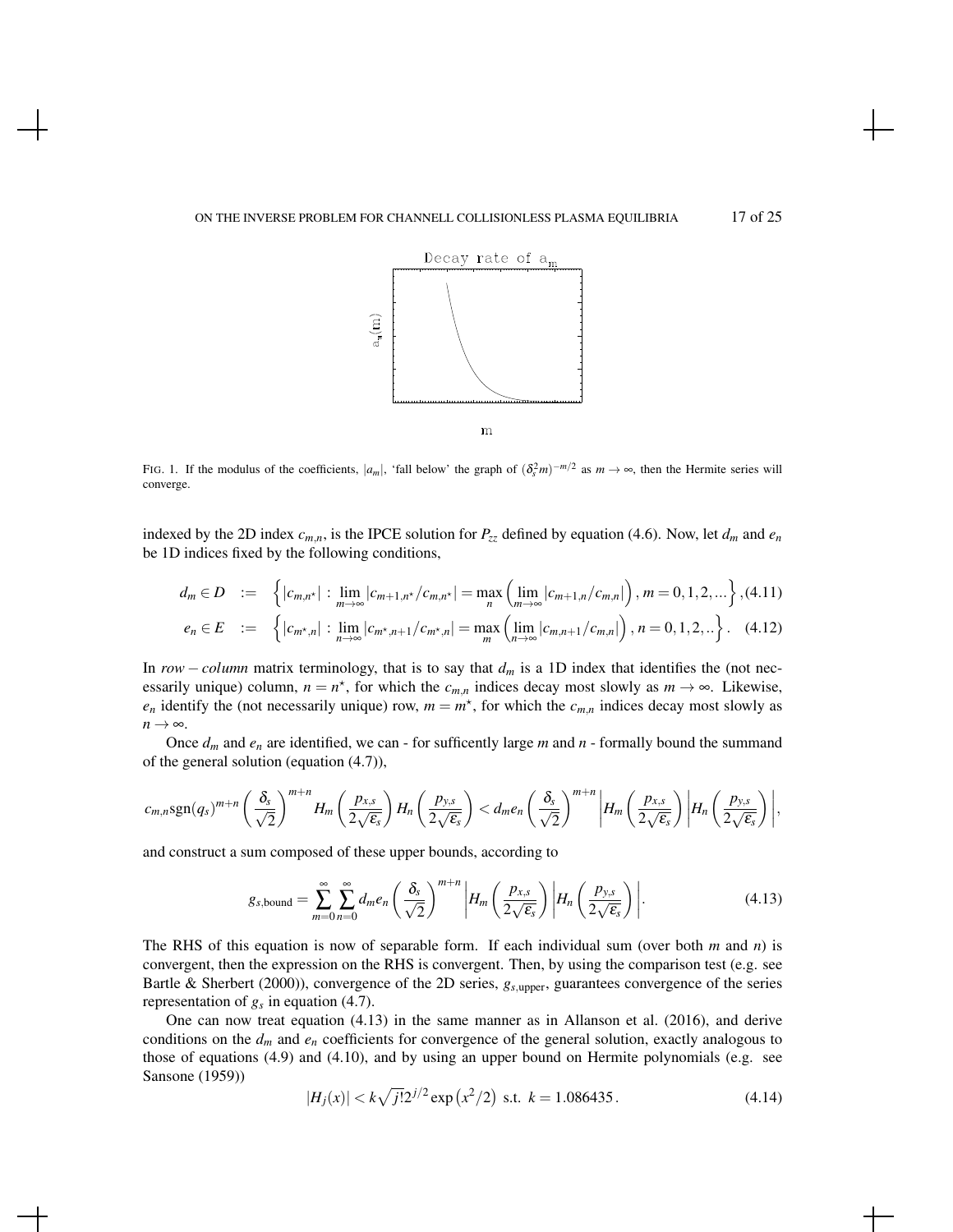As a result, a sufficient condition for the Hermite series representation of *g<sup>s</sup>* in equation (4.7) to converge is given by

$$
\lim_{m\to\infty}\sqrt{m}\left|\frac{d_{m+1}}{d_m}\right|<1/\delta_s,
$$

in the case of a series composed of both even- and odd-order terms, or

$$
\lim_{m\to\infty} m\left|\frac{d_{2m+2}}{d_{2m}}\right|<1/(2\delta_s^2), \quad \lim_{m\to\infty} m\left|\frac{d_{2m+3}}{d_{2m+1}}\right|<1/(2\delta_s^2),
$$

and analogously for  $e_n$ , with  $d_m$  and  $e_n$  defined by equations (4.11) and (4.12).

## 4.7 *The existence of all velocity moments*

Once the convergence of the Hermite polynomial expansion is established, then one can begin to consider the boundedness of the DF, and the existence of velocity moments. In Allanson et al. (2016), it was shown that DFs of the form in equation (4.7) were bounded over all velocity space, but this does not guarantee that the DF has velocity space moments of all orders. For the DF to be physically meaningful, equation (2.3) must be satisfied.

If the Hermite representation of  $g_s$  is a convergent series, then by using Equation (4.14) we deduce that

$$
|g_s(p_{x,s}, p_{y,s}; \varepsilon_s)| < \mathscr{L}_{x,s}(\varepsilon_s) \mathscr{L}_{y,s}(\varepsilon_s) \exp\left(\frac{p_{x,s}^2 + p_{y,s}^2}{8\varepsilon_s^2}\right) \quad \forall p_{x,s}, p_{y,s}
$$

and for  $\mathcal{L}_{x,s}(\varepsilon_s)$ ,  $\mathcal{L}_{y,s}(\varepsilon_s)$  finite positive constants, independent of space and momentum, but dependent on  $\varepsilon$ <sub>s</sub>. Now, by using the form of the DF from equation (3.1) we see that

$$
|f_s| < n_0 \left(\frac{m_s}{\pi \sqrt{8\varepsilon_s}}\right)^{3/2} \left(\mathcal{L}_{xs}(\varepsilon_s) \mathcal{L}_{ys}(\varepsilon_s) e^{p_{xs}^2/(8\varepsilon_s^2)} e^{p_{ys}^2/(8\varepsilon_s^2)}\right) \times \exp\left[-(p_{xs} - q_s A_x)^2 / (4\varepsilon_s^2) - (p_{ys} - q_s A_y)^2 / (4\varepsilon_s^2) - v_z^2 / (2v_{\text{th},s}^2)\right],
$$
\n(4.15)

and we see that boundedness in momentum space (and hence velocity space) is guaranteed. The reasoning is as follows. Since  $p_{js} = m_s v_j + q_s A_j$ , the arguments of the exponentials scale like

$$
\exp\left(-\frac{v_j^2}{4v_{\text{th},s}^2}\right),\tag{4.16}
$$

in  $v_j$  velocity space. There is also a spatial dependence in the argument of the exponential, through  $A_j(z)$ , but this does not affect the value of  $f_s$  at a given *z* value. The scaling described by Expression (4.16) not only ensures boundedness, but guarantees that velocity moments of all order exist, since

$$
\bigg|\int_{-\infty}^{\infty} v^k e^{-v^2/(4v_{\text{th},s}^2)} dv\bigg| < \infty \forall k \in [0,1,2,\dots]
$$

Hence, a convergent Hermite series representation for the  $g_s$  function, will guarantee that the DF in equation (3.1) allows velocity moments of all orders.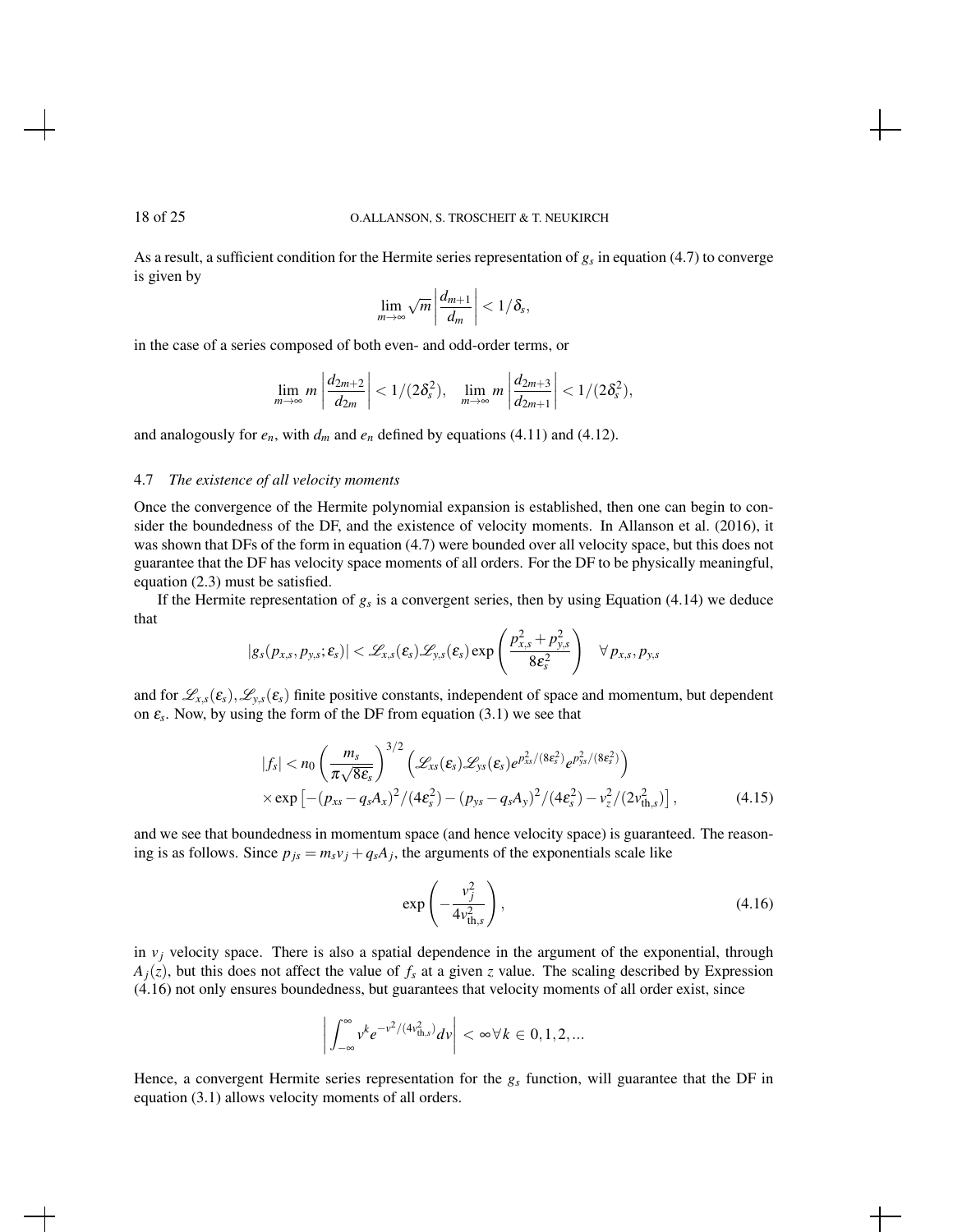#### ON THE INVERSE PROBLEM FOR CHANNELL COLLISIONLESS PLASMA EQUILIBRIA 19 of 25

#### 4.8 *Non-negativity of the Hermite polynomial solution*

The sign of the DF as written in equation (3.1) is identified with the sign of *g<sup>s</sup>* , and hence non-negativity of the DF depends entirely on the non-negativity of the *g<sup>s</sup>* function. It was demonstrated in e.g. Channell (1976); Allanson et al. (2016), that the non-negativity of the  $P_{zz}$  function does not necessarily guarantee non-negativity of the *g<sup>s</sup>* function. For example, consider the pressure function originally studied by Channell (1976),

$$
P_{zz} \propto \frac{1}{2} \left( a_0 + a_2 \left( \frac{A_x}{B_0 L} \right)^2 \right) + \frac{1}{2} \left( a_0 + a_2 \left( \frac{A_y}{B_0 L} \right)^2 \right),
$$

with  $a_0, a_2 > 0$ . This pressure function is positive for all  $(A_x, A_y)$ . However, the corresponding  $g_s$ function is of the form

$$
g_s \propto \frac{1}{2} \left[ a_0 + a_2 \left( \frac{\delta_s}{\sqrt{2}} \right)^2 H_2 \left( \frac{p_{xs}}{2\sqrt{\epsilon_s}} \right) \right] + \frac{1}{2} \left[ a_0 + a_2 \left( \frac{\delta_s}{\sqrt{2}} \right)^2 H_2 \left( \frac{p_{ys}}{2\sqrt{\epsilon_s}} \right) \right].
$$

By substituting  $p_{xs} = p_{ys} = 0$ , we see that positivity of  $g_s$  is – for given values of  $a_0$  and  $a_2$  – dependent on the size of  $\varepsilon_s$ ,

$$
g_s(0,0) = a_0 - a_2 \delta_s^2,
$$
  

$$
\therefore g_s(0,0) \ge 0 \implies \delta_s^2 \le \frac{a_0}{a_2}.
$$

The dependence of the sign of  $g_s$  on  $\delta_s$ , seems to be a rather general principle. In Allanson et al. (2016) it was proven that for a smooth *Pzz* function (either summatively or multiplicatively separable), and under the *a priori* assumption of a continuous *g<sup>s</sup>* function that is uniformly bounded from below in momentum space, the corresponding  $g_s$  function is non-negative for at least a finite range of  $\delta_s$  values, i.e. for all  $\delta_s \leq \delta_{c,s}$ , for  $\delta_{c,s} \in (0,\infty)$  some critical value of  $\delta_s$ , and as yet undetermined. Here we generalise this result for the arbitrarily indexed general solution of the form in equation (4.7)

# 4.9 *The limit as*  $\delta_s \rightarrow 0$ ,  $B_0L \rightarrow \infty$  *and fixed*  $\varepsilon_s$

First suppose that for a given value of  $\delta_s$ , that there exists some regions in  $(p_{x,s}, p_{y,s})$  space where  $g_s < 0$ . Then, the *priori* assumption that *g<sup>s</sup>* is uniformly bounded from below, combined with the expression in Equation (4.7) implies that the  $g_s$  function is bounded below according to

$$
g_s(p_{x,s},p_{y,s};\boldsymbol{\varepsilon_{s}})>c_{0,0}+\delta_s \mathscr{M}
$$

with  $M$  a finite constant,

$$
\mathscr{M} = \frac{1}{\sqrt{2}} \inf_{(p_{x,s},p_{y,s})} \sum_{n=1}^{\infty} \sum_{m=1}^{\infty} c_{m,n} \text{sgn}(q_s)^{m+n} \left(\frac{\delta_s}{\sqrt{2}}\right)^{m+n-1} H_m\left(\frac{p_{x,s}}{2\sqrt{\epsilon_s}}\right) H_n\left(\frac{p_{y,s}}{2\sqrt{\epsilon_s}}\right),
$$

i.e. the greatest lower bound of all terms in *g<sup>s</sup>* above zeroth order. In Allanson et al. (2016), the next step in the (similar) argument was to let  $\delta_s \to 0$ , independently of  $\varepsilon_s$  (from equation (3.12), we see that this is equivalent to sending  $B_0L \to \infty$ ). We see that by letting  $\delta_s \to 0$  whilst keeping  $\varepsilon_s$  fixed, that  $\delta_s \mathscr{M} \to 0$ , and so

$$
\lim_{\delta_s \to 0} g_s = c_{0,0} = \lim_{B_0 L \to \infty} P_{zz} \geq 0, \quad \text{for fixed } \varepsilon_s > 0,
$$

since  $P_{zz} \ge 0 \forall (A_x, A_y)$ . Therefore, there must exist some critical value of  $\delta_s = \delta_{s,c}$ , such that for all  $\delta_s < \delta_c$ ,  $g_s$  is non-negative. Note that if the negative patches of  $g_{js}$  do not exist for any  $\delta_s$ , then trivially  $\delta_{s,c} = \infty$  as a special case.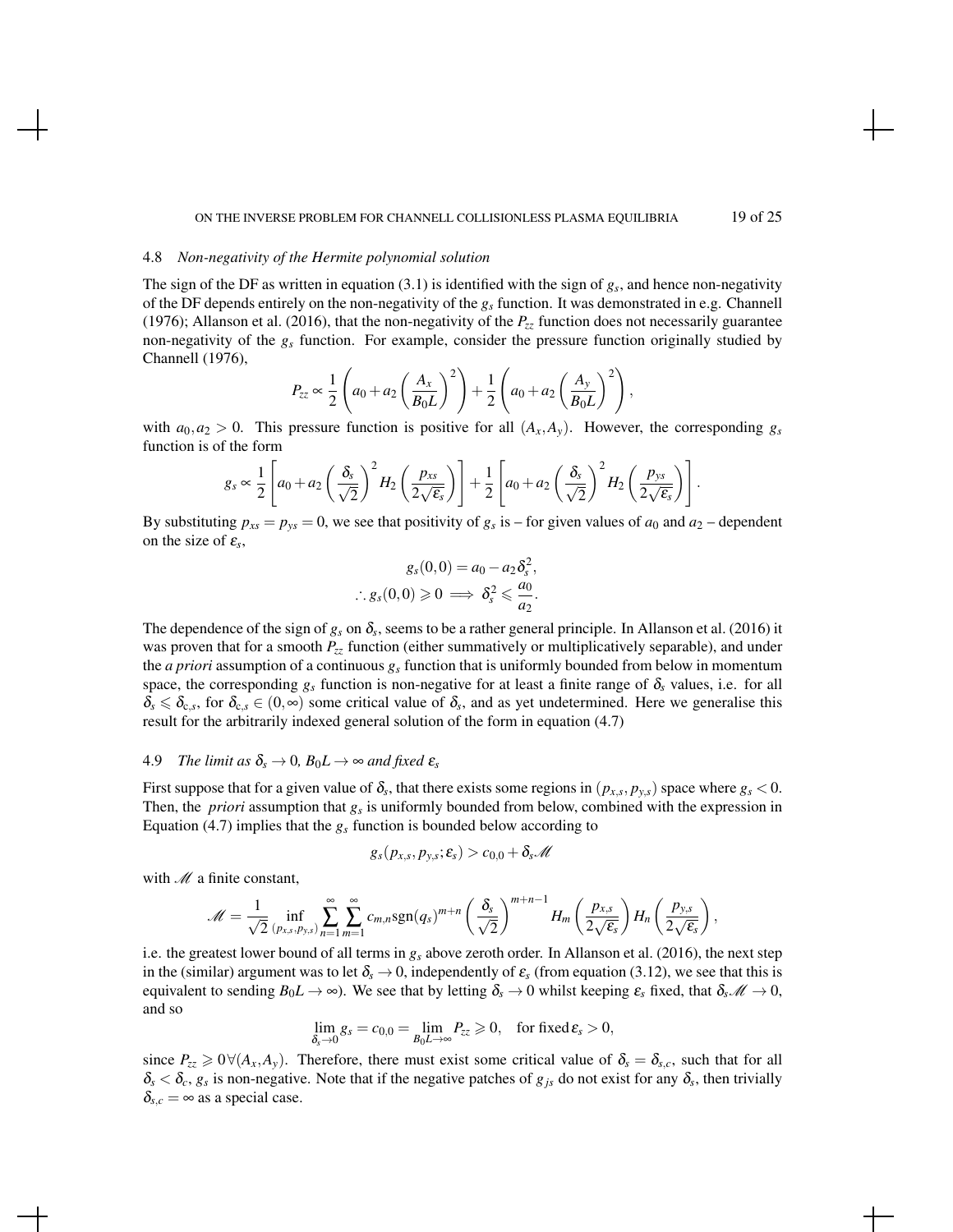### 5. Discussion & Conclusions

This paper has introduced and reviewed the theory first of collisionless plasma equilibria (Vlasov-Maxwell equilibria), and then of the inverse problem in collisionless plasma equilibria (IPCE) in a general sense. Then we have applied this theory to equlibrium distribution functions that are single valued functions of the constants of motion, and are self-consistent with spatially one-dimensional and strictly neutral magnetised plasmas. We have demonstrated that in this context, IPCE can reduce to the inversion of Weierstrass transforms, and discussed the parallels between IPCE and 'backwards solutions of the heat equation'. It will be a very interesting topic for future investigation to see if this analogy can bring further useful insight and results.

The main theoretical developments of this paper have focussed on the mathematical criteria that a candidate solution of IPCE must satisfy, and in particular for those solutions obtained by use of a Hermite polynomial expansion. We have reviewed the recent works by Allanson et al. (2015, 2016) on this topic and placed them in context with existing works using Hermite polynomials in Vlasov-Maxwell equilibria. We have derived new results relating to convergence and non-negativity of a candidate solution for IPCE, as well as the existence of velocity moments of all orders, for distribution functions that are consistent with an arbitrarily indexed 2D Maclaurin expansion of the pressure function. In particular, we have proven that non-negative solutions of IPCE will exist over all momentum space, and for some sections of parameter space, for candidate solutions belonging to a certain class. Future work should focus on extending the results regarding non-negativity to a broader class of solutions, since at present we have *a priori* assumed that the momentum-dependent part of the naive/formal solution to IPCE (the  $g_s$  function) is uniformly bounded from below, over all parameter and momentum space. It would be useful to understand to what extent this condition can be relaxed, and whether the aforementioned analogy with the heat equation can be brought to bear on this problem. Furthermore, we would like to establish precisely over which values of parameter space the candidate solution is non-negative, i.e. extend the results from being purely *existence* results, to something more concrete.

The other obvious generalisation is to relax earlier assumptions relating to the macroscopic nature of the plasma. For example, to what extent does IPCE change when applied to spatially 2D plasmas, nonstrictly-neutral or even non-neutral, non-planar (e.g. cylindrical) geometries, or even the inclusion of gravitational effects? Future work could be directed in these directions, motivated by the many possible applications in plasma physics.

## Acknowledgment

OA gratefully acknowledges the financial support of the Science and Technology Facilities Council Consolidated Grant Nos. ST/K000950/1 and ST/N000609/1, the Science and Technology Facilities Council Doctoral Training Grant No. ST/K502327/1, and the Natural Environment Research Council Grant No. NE/P017274/1 (Rad-Sat). ST gratefully acknowledges the financial support of Engineering and Physical Sciences Research Council Doctoral Training Grant No. EP/K503162/1, Natural Sciences and Engineering Research Council of Canada Grant Nos. 2016-03719 and RGPIN-2014-03154, and the Faculty of Mathematics, University of Waterloo.

## **REFERENCES**

Abraham-Shrauner, B. (1968) Exact, Stationary Wave Solutions of the Nonlinear Vlasov Equation. *Physics of Fluids*, 11, 1162–1167.

Abraham-Shrauner, B. (2013) Force-free Jacobian equilibria for Vlasov-Maxwell plasmas. *Physics of Plasmas*, 20(10), 102117.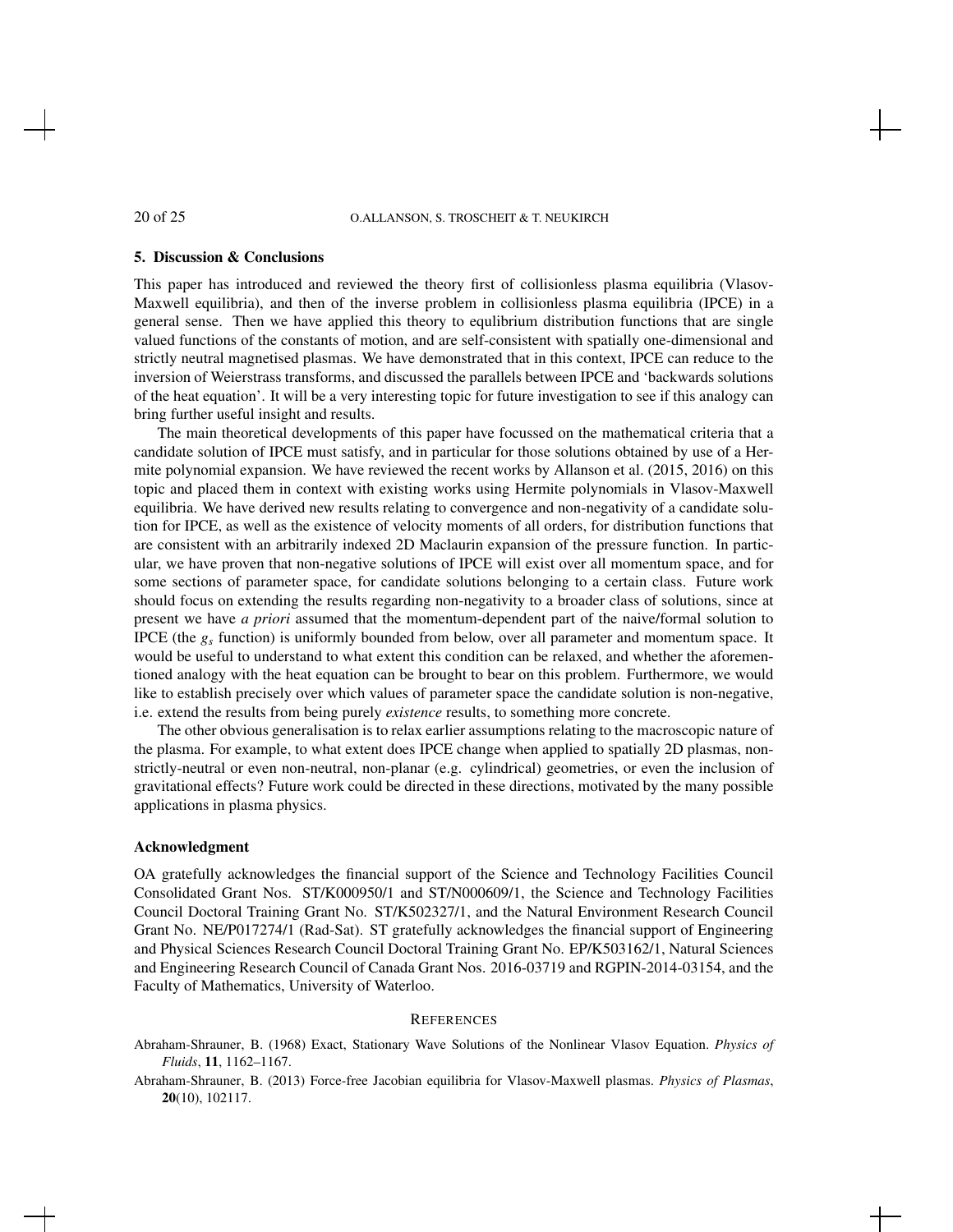- Adkins, T. & Schekochihin, A. A. (2018) A solvable model of Vlasov-kinetic plasma turbulence in Fourier?Hermite phase space. *Journal of Plasma Physics*, 84(1), 905840107.
- Allanson, O., Neukirch, T., Troscheit, S. & Wilson, F. (2016) From one-dimensional fields to Vlasov equilibria: theory and application of Hermite polynomials. *Journal of Plasma Physics*, 82(3), 905820306.
- Allanson, O., Neukirch, T., Wilson, F. & Troscheit, S. (2015) An exact collisionless equilibrium for the Force-Free Harris Sheet with low plasma beta. *Physics of Plasmas*, 22(10), 102116.
- Allanson, O., Wilson, F., Neukirch, T., Liu, Y.-H. & Hodgson, J. D. B. (2017) Exact Vlasov-Maxwell equilibria for asymmetric current sheets. *Geophysical Research Letters*, 44, 8685–8695.
- Alpers, W. (1969) Steady State Charge Neutral Models of the Magnetopause. *Astrophysics and Space Science*, 5, 425–437.
- Arfken, G. B. & Weber, H. J. (2001) *Mathematical methods for physicists*. Harcourt/Academic Press, Burlington, MA, fifth edition.
- Attico, N. & Pegoraro, F. (1999) Periodic equilibria of the Vlasov-Maxwell system. *Physics of Plasmas*, 6, 767–770.
- Aunai, N., Hesse, M., Zenitani, S., Kuznetsova, M., Black, C., Evans, R. & Smets, R. (2013) Comparison between hybrid and fully kinetic models of asymmetric magnetic reconnection: Coplanar and guide field configurations. *Physics of Plasmas*, 20(2), 022902.

Bartle, R. & Sherbert, D. (2000) *Introduction to real analysis*. John Wiley & Sons Canada, Limited.

- Baumjohann, W. & Treumann, R. (1997) *Basic Space Plasma Physics*. Imperial College Press.
- Beidler, M. T. & Cassak, P. A. (2011) Model for Incomplete Reconnection in Sawtooth Crashes. *Physical Review Letters*, 107(25), 255002.
- Belmont, G., Aunai, N. & Smets, R. (2012) Kinetic equilibrium for an asymmetric tangential layer. *Physics of Plasmas*, 19(2), 022108.
- Belmont, G., Grappin, R., Mottez, F., Pantellini, F. & Pelletier, G. (2013) *Collisionless Plasmas in Astrophysics*. Wiley.
- Bennett, W. H. (1934) Magnetically Self-Focussing Streams. *Physical Review*, 45(12), 890–897.
- Bernstein, I. B., Greene, J. M. & Kruskal, M. D. (1957) Exact Nonlinear Plasma Oscillations. *Physical Review*, 108, 546–550.
- Bilodeau, G. G. (1962) The Weierstrass transform and Hermite polynomials. *Duke Mathematical Journal*, 29(2), 293–308.
- Birdsall, C. & Langdon, A. (2004) *Plasma Physics via Computer Simulation*. Series in Plasma Physics and Fluid Dynamics. Taylor & Francis.
- Bobrova, N. A., Bulanov, S. V., Sakai, J. I. & Sugiyama, D. (2001) Force-free equilibria and reconnection of the magnetic field lines in collisionless plasma configurations. *Physics of Plasmas*, 8, 759–768.
- Bobrova, N. A. & Syrovatskii, S. I. (1979) Violent instability of one-dimensional forceless magnetic field in a rarefied plasma. *Soviet Journal of Experimental and Theoretical Physics Letters*, 30, 535–+.
- Burgess, D. & Scholer, M. (2015) *Collisionless Shocks in Space Plasmas: Structure and Accelerated Particles*. Cambridge Atmospheric and Space Science Series. Cambridge University Press.
- Camporeale, E., Delzanno, G. L., Lapenta, G. & Daughton, W. (2006) New approach for the study of linear Vlasov stability of inhomogeneous systems. *Physics of Plasmas*, 13(9), 092110.
- Channell, P. J. (1976) Exact Vlasov-Maxwell equilibria with sheared magnetic fields. *Physics of Fluids*, 19, 1541– 1545.
- Chen, F. (2015) *Introduction to Plasma Physics and Controlled Fusion*. Springer International Publishing.
- Coppi, B., Laval, G. & Pellat, R. (1966) Dynamics of the Geomagnetic Tail. *Physical Review Letters*, 16, 1207– 1210.
- Daughton, W. (1999) The unstable eigenmodes of a neutral sheet. *Physics of Plasmas*, 6, 1329–1343.
- DeVore, C. R., Antiochos, S. K., Black, C. E., Harding, A. K., Kalapotharakos, C., Kazanas, D. & Timokhin, A. N. (2015) A Model for the Electrically Charged Current Sheet of a Pulsar. *The Astrophysical Journal*, 801, 109.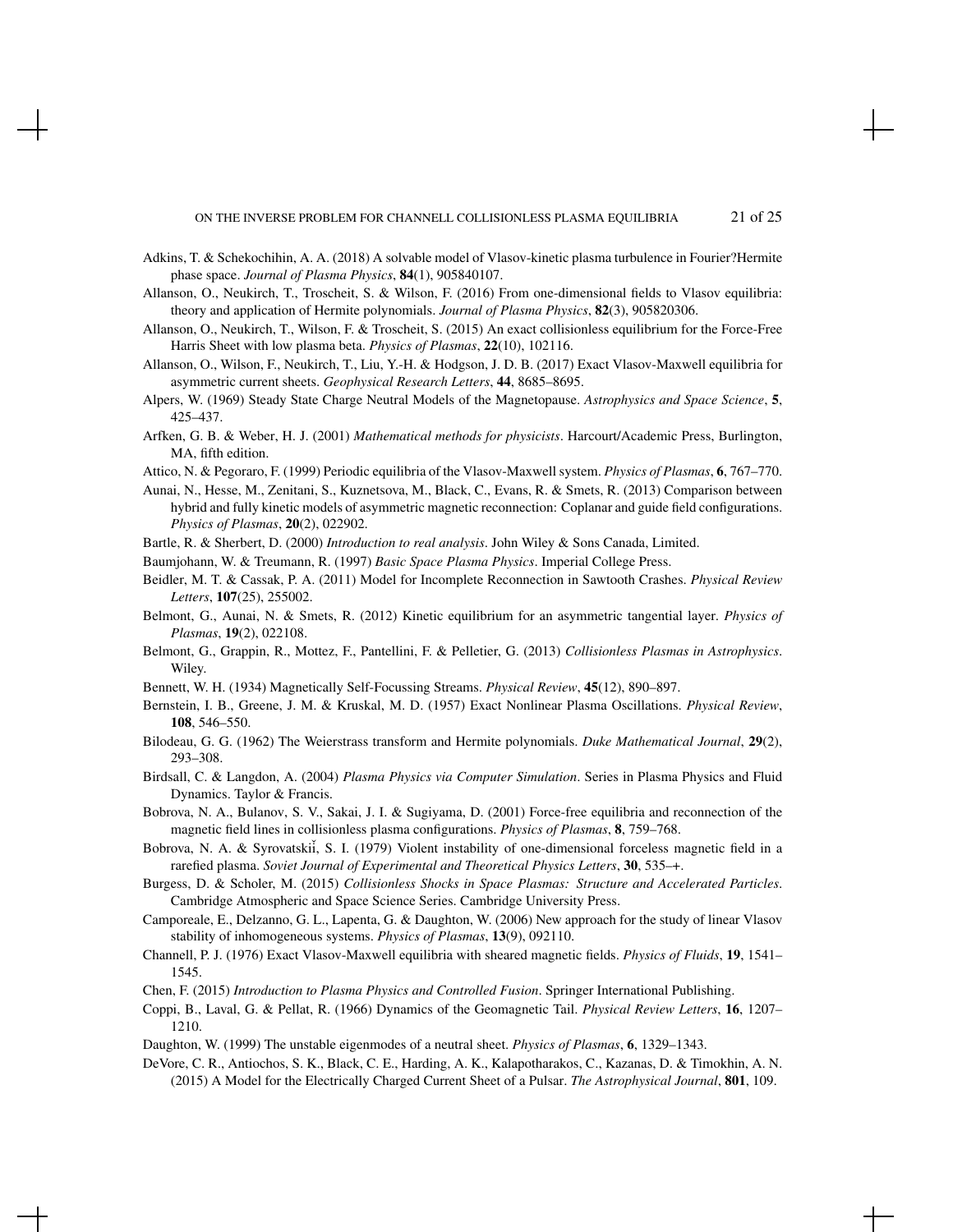- Dorville, N., Belmont, G., Aunai, N., Dargent, J. & Rezeau, L. (2015) Asymmetric kinetic equilibria: Generalization of the BAS model for rotating magnetic profile and non-zero electric field. *Physics of Plasmas*, 22(9), 092904.
- Drake, J. F. & Lee, Y. C. (1977) Kinetic theory of tearing instabilities. *Physics of Fluids*, 20, 1341–1353.
- Evans, L. C. (2010) *Partial differential equations*, volume 19 of *Graduate Studies in Mathematics*. American Mathematical Society, Providence, RI, second edition.
- Fitzpatrick, R. (2014) *Plasma Physics: An Introduction*. CRC Press, Taylor & Francis Group.
- Freidberg, J. P. (1987) *Ideal Magnetohydrodynamics*. Plenum Publishing Corportation.
- Fruit, G., Louarn, P., Tur, A. & Le QuéAu, D. (2002) On the propagation of magnetohydrodynamic perturbations in a Harris-type current sheet 1. Propagation on discrete modes and signal reconstruction. *Journal of Geophysical Research (Space Physics)*, 107, SMP 39–1–SMP 39–18.
- Fu, W.-Z. & Hau, L.-N. (2005) Vlasov-Maxwell equilibrium solutions for Harris sheet magnetic field with Kappa velocity distribution. *Physics of Plasmas*, 12(7), 070701–+.
- Gary, S. (2005) *Theory of Space Plasma Microinstabilities*. Cambridge Atmospheric and Space Science Series. Cambridge University Press.
- Ghosh, A., Janaki, M. S., Dasgupta, B. & Bandyopadhyay, A. (2014) Chaotic magnetic fields in Vlasov-Maxwell equilibria. *Chaos*, 24(1), 013117.
- Grad, H. (1949a) Note on *N*-dimensional Hermite polynomials. *Comm. Pure Appl. Math.*, 2, 325–330.
- Grad, H. (1949b) On the kinetic theory of rarefied gases. *Comm. Pure Appl. Math.*, 2, 331–407.
- Grad, H. (1961) Boundary Layer between a Plasma and a Magnetic Field. *Physics of Fluids*, 4, 1366–1375.
- Greene, J. M. (1993) One-dimensional Vlasov-Maxwell equilibria. *Physics of Fluids B*, 5, 1715–1722.
- Guo, F., Li, H., Daughton, W. & Liu, Y.-H. (2014) Formation of Hard Power Laws in the Energetic Particle Spectra Resulting from Relativistic Magnetic Reconnection. *Phys. Rev. Lett.*, 113, 155005.
- Harris, E. G. (1962) On a plasma sheath separating regions of oppositely directed magnetic field. *Nuovo Cimento*, 23, 115.
- Harrison, M. G. & Neukirch, T. (2009a) One-Dimensional Vlasov-Maxwell Equilibrium for the Force-Free Harris Sheet. *Physical Review Letters*, 102(13), 135003–+.
- Harrison, M. G. & Neukirch, T. (2009b) Some remarks on one-dimensional force-free Vlasov-Maxwell equilibria. *Physics of Plasmas*, 16(2),

 $022106 - +$ .

- Henon, M. (1982) Vlasov equation. *Astronomy and Astrophysics*, 114, 211.
- Hesse, M., Aunai, N., Birn, J., Cassak, P., Denton, R. E., Drake, J. F., Gombosi, T., Hoshino, M., Matthaeus, W., Sibeck, D. & Zenitani, S. (2016) Theory and Modeling for the Magnetospheric Multiscale Mission. *Space Science Reviews*, 199(1), 577–630.
- Hesse, M., Aunai, N., Sibeck, D. & Birn, J. (2014) On the electron diffusion region in planar, asymmetric, systems. *Geophysical Research Letters*, 41, 8673–8680.
- Hesse, M., Aunai, N., Zenitani, S., Kuznetsova, M. & Birn, J. (2013) Aspects of collisionless magnetic reconnection in asymmetric systems. *Physics of Plasmas*, 20(6).
- Hesse, M., Kuznetsova, M., Schindler, K. & Birn, J. (2005) Three-dimensional modeling of electron quasiviscous dissipation in guide-field magnetic reconnection. *Physics of Plasmas*, 12(10), 100704–+.
- Hewett, D. W., Nielson, C. W. & Winske, D. (1976) Vlasov confinement equilibria in one dimension. *Physics of Fluids*, 19, 443–449.
- Hurley, J. (1963) Analysis of the Transition Region between a Uniform Plasma and its Confining Magnetic Field. II. *Physics of Fluids*, 6, 83–88.
- Janaki, M. S. & Dasgupta, B. (2012) Vlasov-Maxwell equilibria: Examples from higher-curl Beltrami magnetic fields. *Physics of Plasmas*, 19(3), 032113.
- Jeans, J. H. (1915) On the theory of star-streaming and the structure of the universe. *Monthly Notices of the Royal Astronomical Society*, 76, 70–84.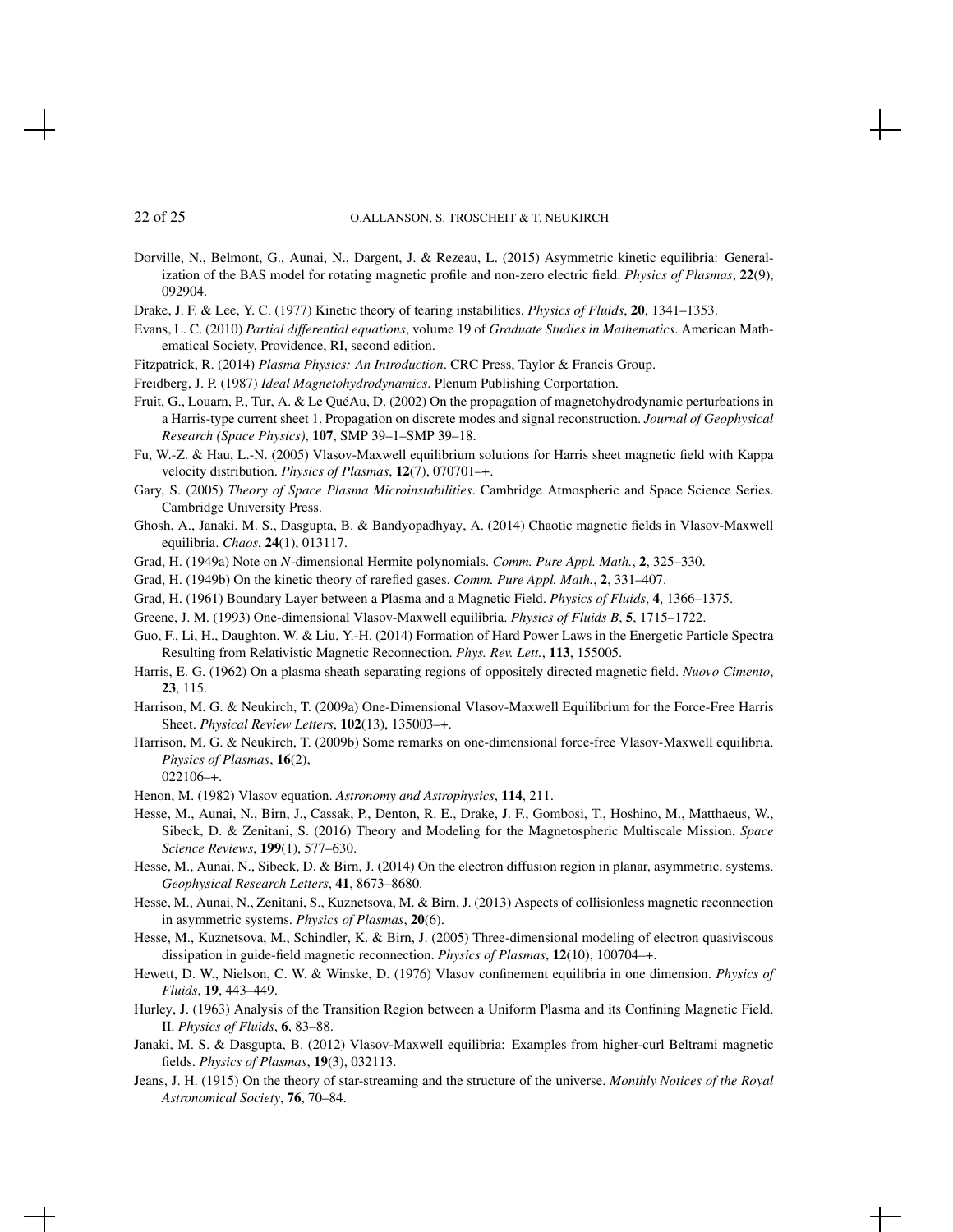John, F. (1991) *Partial Differential Equations*. Applied Mathematical Sciences. Springer New York.

- Kocharovsky, V. V., Kocharovsky, V. V. & Martyanov, V. J. (2010) Self-Consistent Current Sheets and Filaments in Relativistic Collisionless Plasma with Arbitrary Energy Distribution of Particles. *Physical Review Letters*, 104(21), 215002.
- Kolotkov, D. Y., Vasko, I. Y. & Nakariakov, V. M. (2015) Kinetic model of force-free current sheets with nonuniform temperature. *Physics of Plasmas*, 22(11), 112902.
- Krall, N. A. & Trivelpiece, A. W. (1973) *Principles of plasma physics*. International Student Edition International Series in Pure and Applied Physics, Tokyo: McGraw-Hill Kogakusha.
- Kulsrud, R. (2005) *Plasma Physics for Astrophysics*. Plasma Physics for Astrophysics. Princeton University Press. Kulsrud, R. M. (1983) *MHD description of plasma. In Handbook of Plasma Physics, Volume 1*. Amsterdam: North-

Holland.

- Lakhina, G. S. & Schindler, K. (1983) Tearing modes in the magnetopause current sheet. *Astrophysics and Space Science*, 97, 421–426.
- Landau, L. (1946) On the vibrations of the electronic plasma. *J.Phys.(USSR)*, 10, 25–34.
- Landau, L. D. & Lifshitz, E. M. (2013) *The Classical Theory of Fields*. Course of Theoretical Physics. Elsevier Science.
- Lee, L. C. & Kan, J. R. (1979) A unified kinetic model of the tangential magnetopause structure. *Journal of Geophysical Research (Space Physics)*, 84, 6417–6426.
- Lerche, I. (1967) On the Boundary Layer between a Warm, Streaming Plasma and a Confined Magnetic Field. *Journal of Geophysical Research (Space Physics)*, 72, 5295–+.
- Lifshitz, E. & Pitaevski˘ı, L. (1981) *Physical kinetics*. Course of theoretical physics. Butterworth-Heinemann.
- Liu, Y.-H. & Hesse, M. (2016) Suppression of collisionless magnetic reconnection in asymmetric current sheets. *Physics of Plasmas*, 23(6), 060704.
- Lynden-Bell, D. (1962) Stellar dynamics: Exact solution of the self-gravitation equation. *Monthly Notices of the Royal Astronomical Society*, 123, 447.
- Malakit, K., Shay, M. A., Cassak, P. A. & Bard, C. (2010)
	- Scaling of asymmetric magnetic reconnection: Kinetic particle-in-cell simulations. *Journal of Geophysical Research (Space Physics)*, 115, A10223.
- Marsch, E. (2006) Kinetic Physics of the Solar Corona and Solar Wind. *Living Reviews in Solar Physics*, 3(1).
- Marsch, E. & Goldstein, H. (1983) The effects of Coulomb collisions on solar wind ion velocity distributions. *Journal of Geophysical Research: Space Physics*, 88(A12), 9933–9940.

Marsh, G. (1996) *Force-Free Magnetic Fields: Solutions, Topology and Applications*. World Scientific, Singapore.

- Montgomery, D. & Joyce, G. (1969) Shock-like solutions of the electrostatic Vlasov equation. *Journal of Plasma Physics*, 3, 1–11.
- Moratz, E. & Richter, E. W. (1966) Elektronen-Geschwindigkeitsverteilungsfunktionen für kraftfreie bzw. teilweise kraftfreie Magnetfelder. *Zeitschrift Naturforschung Teil A*, 21, 1963.
- Mouhot, C. & Villani, C. (2011) On Landau damping. *Acta Math.*, 207(1), 29–201.
- Mynick, H. E., Sharp, W. M. & Kaufman, A. N. (1979) Realistic Vlasov slab equilibria with magnetic shear. *Physics of Fluids*, 22, 1478–1484.
- Neukirch, T., Wilson, F. & Allanson, O. (2018) Collisionless current sheet equilibria. *Plasma Physics and Controlled Fusion*, 60(1), 014008.
- Neukirch, T., Wilson, F. & Harrison, M. G. (2009) A detailed investigation of the properties of a Vlasov-Maxwell equilibrium for the force-free Harris sheet. *Physics of Plasmas*, 16(12), 122102.
- Ng, C. S., Soundararajan, S. J. & Yasin, E. (2012) Electrostatic structures in space plasmas: Stability of twodimensional magnetic bernstein-greene-kruskal modes. In Heerikhuisen, J., Li, G., Pogorelov, N. & Zank, G., editors, *American Institute of Physics Conference Series*, volume 1436 of *American Institute of Physics Conference Series*, pages 55–60.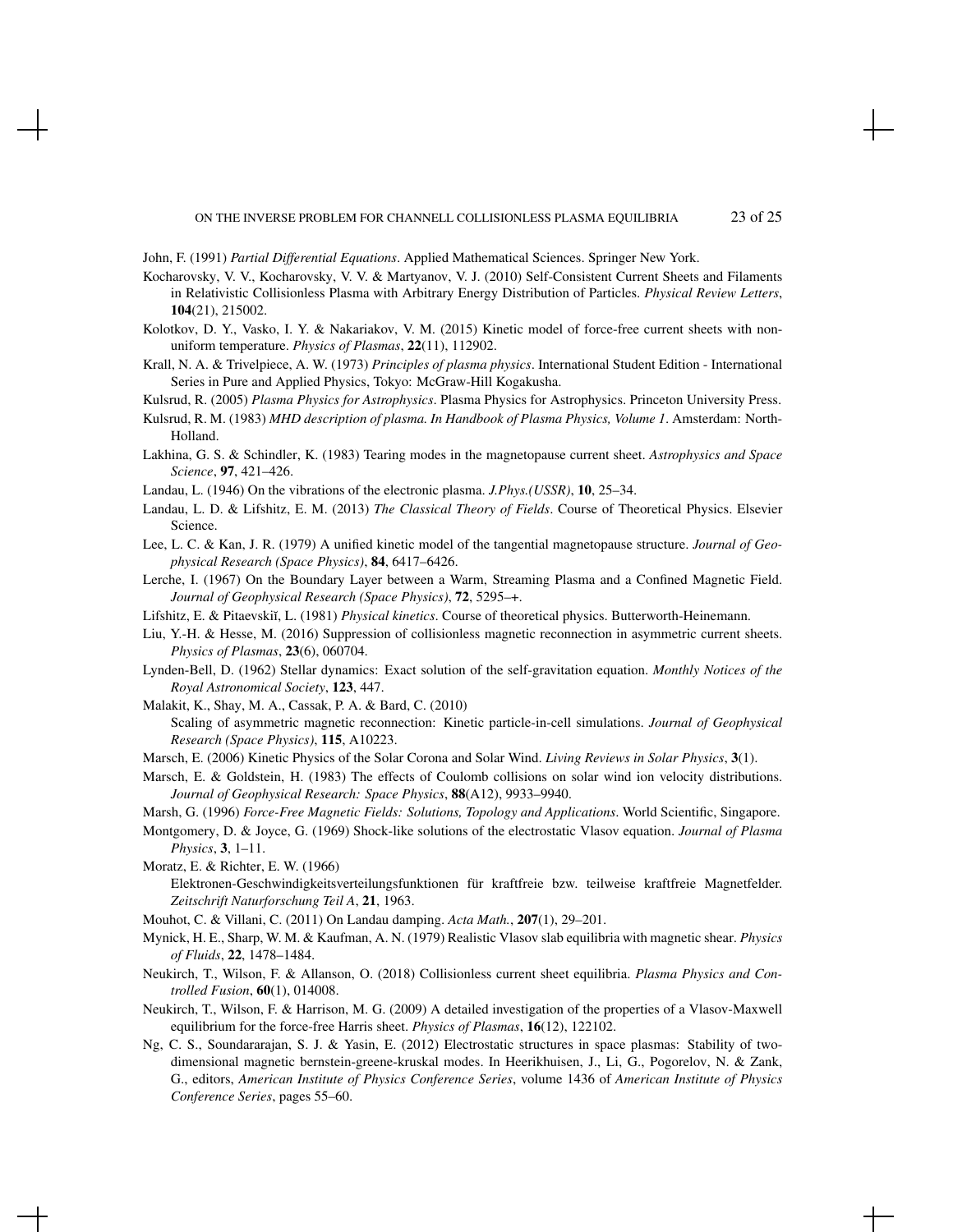Nicholson, R. B. (1963) Solution of the Vlasov Equations for a Plasma in an Externally Uniform Magnetic Field. *Physics of Fluids*, 6, 1581–1586.

- Panov, E. V., Artemyev, A. V., Nakamura, R. & Baumjohann, W. (2011) Two types of tangential magnetopause current sheets: Cluster observations and theory. *Journal of Geophysical Research (Space Physics)*, 116, A12204.
- Pegoraro, F., Califano, F., Manfredi, G. & Morrison, P. J. (2015) Theory and applications of the Vlasov equation. *European Physical Journal D*, 69, 68.
- Pritchett, P. L. (2008) Collisionless magnetic reconnection in an asymmetric current sheet. *Journal of Geophysical Research (Space Physics)*, 113, A06210.
- Quest, K. B. & Coroniti, F. V. (1981) Linear theory of tearing in a high-beta plasma. *Journal of Geophysical Research*, 86, 3299–3305.
- Sansone, G. (1959) *Orthogonal functions*. Revised English ed. Translated from the Italian by A. H. Diamond; with a foreword by E. Hille. Pure and Applied Mathematics, Vol. IX. Interscience Publishers, Inc., New York; Interscience Publishers, Ltd., London.
- Sauvigny, F. (2012) *Partial Differential Equations 1: Foundations and Integral Representations*. Universitext. Springer London.
- Schamel, H. (1971) Stationary solutions of the electrostatic Vlasov equation. *Plasma Physics*, 13, 491–505.
- Schamel, H. (1972) Non-linear electrostatic plasma waves. *Journal of Plasma Physics*, 7, 1–12.
- Schamel, H. (1986) Electron holes, ion holes and double layers. Electrostatic phase space structures in theory and experiment. *Physics Reports*, 140, 161–191.
- Schekochihin, A. A., Parker, J. T., Highcock, E. G., Dellar, P. J., Dorland, W. & Hammett, G. W. (2016) Phase mixing versus nonlinear advection in drift-kinetic plasma turbulence. *Journal of Plasma Physics*, 82, 905820212 (47 pages).
- Schindler, K. (2007) *Physics of Space Plasma Activity*. Cambridge University Press.
- Schmid-Burgk, J. (1965) Zweidimensionale selbstkonsistente Lösungen der stationären Wlassowgleichung für Zweikomponentplasmen.

Max-Planck-Institut für Physik und Astrophysik, Master's thesis.

Servidio, S., Chasapis, A., Matthaeus, W. H., Perrone, D., Valentini, F., Parashar, T. N., Veltri, P., Gershman, D., Russell, C. T., Giles, B., Fuselier, S. A., Phan, T. D. & Burch, J. (2017) Magnetospheric Multiscale Observation of Plasma Velocity-Space Cascade: Hermite Representation and Theory. *Phys. Rev. Lett.*, 119, 205101.

Sestero, A. (1964) Structure of Plasma Sheaths. *Physics of Fluids*, 7, 44–51.

- Sestero, A. (1965) Charge Separation Effects in the Ferraro-Rosenbluth Cold Plasma Sheath Model. *Physics of Fluids*, 8, 739–744.
- Suzuki, A. & Shigeyama, T. (2008) A novel method to construct stationary solutions of the Vlasov-Maxwell system. *Physics of Plasmas*, 15(4), 042107–+.
- Swisdak, M., Rogers, B. N., Drake, J. F. & Shay, M. A. (2003) Diamagnetic suppression of component magnetic reconnection at the magnetopause. *Journal of Geophysical Research (Space Physics)*, 108, 1218.
- Tassi, E., Pegoraro, F. & Cicogna, G. (2008) Solutions and symmetries of force-free magnetic fields. *Physics of Plasmas*, 15(9), 092113–+.

Tasso, H. (1969) Non-linear quasi-neutral electrostatic plasma waves and shock waves. *Plasma Physics*, 11(8), 663.

- Vasko, I. Y., Artemyev, A. V., Popov, V. Y. & Malova, H. V. (2013) Kinetic models of two-dimensional plane and axially symmetric current sheets: Group theory approach. *Physics of Plasmas*, 20(2), 022110.
- Vlasov, A. A. (1968) The vibrational properties of an electron gas. *Physics-Uspekhi*, 10(6), 721–733.
- Weinberg, S. (2005) *The quantum theory of fields. Vol. I*. Cambridge University Press, Cambridge. Foundations.
- Whipple, E. C., Hill, J. R. & Nichols, J. D. (1984) Magnetopause structure and the question of particle accessibility. *Journal of Geophysical Research: Space Physics*, 89(A3), 1508–1516.
- Widder, D. V. (1951) Necessary and sufficient conditions for the representation of a function by a Weierstrass transform. *Transactions of the American Mathematical Society*, 71, 430–439.
- Widder, D. V. (1954) The convolution transform. *Bulletin of the American Mathematical Society*, 60(5), 444–456.